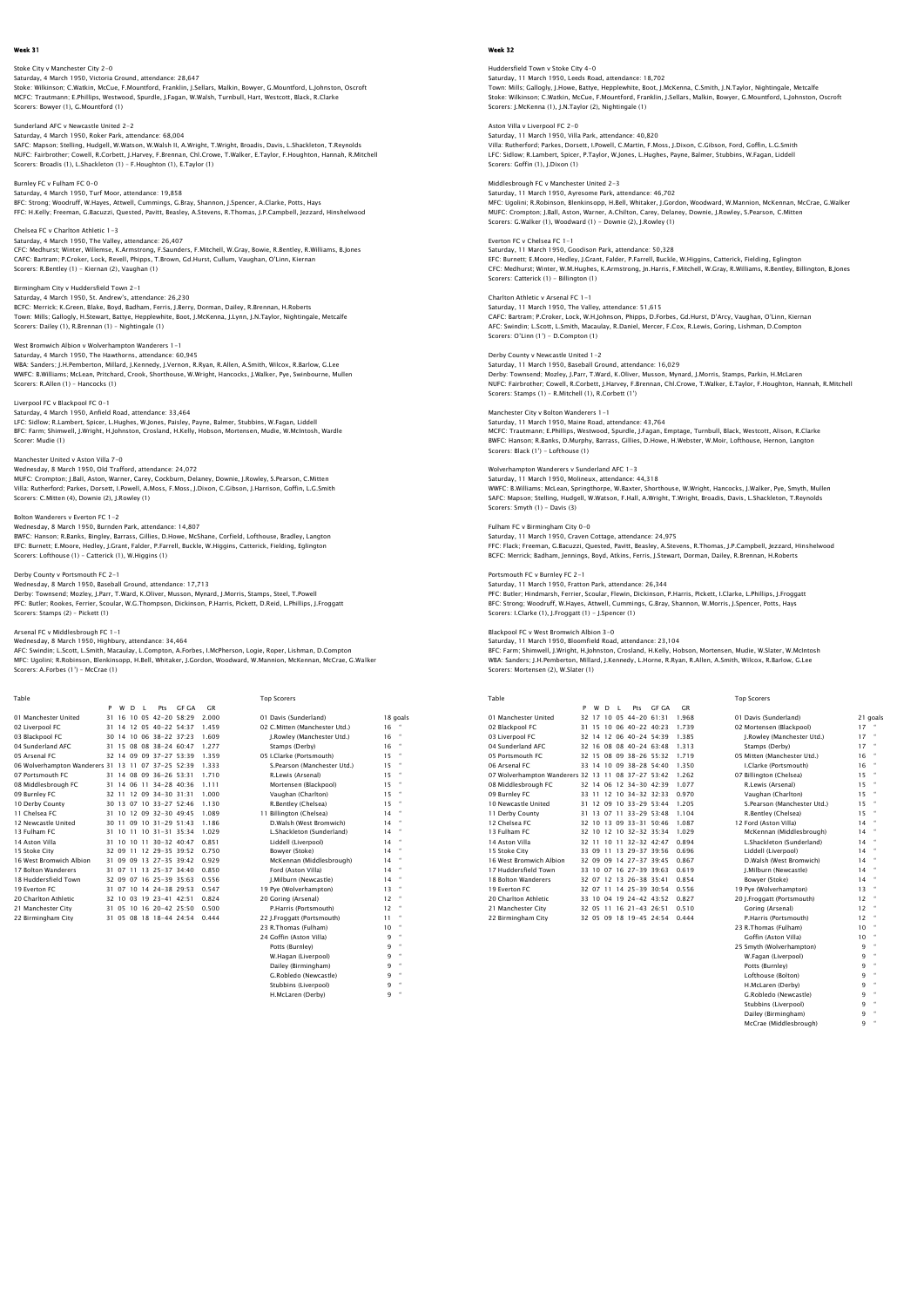### Manchester United v Liverpool FC 0-0

Wednesday, 15 March 1950, Old Trafford, attendance: 45,283 MUFC: Crompton; Carey, Aston, Warner, A.Chilton, Cockburn, Delaney, Downie, J.Rowley, S.Pearson, C.Mitten LFC: Sidlow; R.Lambert, Spicer, P.Taylor, W.Jones, Paisley, Payne, Baron, Stubbins, Christie, Liddell

## Bolton Wanderers v Charlton Athletic 3-0 Saturday, 18 March 1950, Burnden Park, attendance: 24,895 BWFC: Hanson; J.Roberts, R.Banks, Barrass, Gillies, D.Howe, McShane, W.Moir, Lofthouse, Hernon, Langton CAFC: Bartram; P.Croker, Lock, W.H.Johnson, Phipps, D.Forbes, Gd.Hurst, Purves, Revell, O'Linn, Kiernan Scorers: D.Howe (1'), W.Moir (1), Langton (1)

### Sunderland AFC v Portsmouth FC 1-1 Saturday, 18 March 1950, Roker Park, attendance: 44,591 SAFC: Mapson; Stelling, Hudgell, W.Watson, F.Hall, A.Wright, T.Wright, Broadis, Davis, L.Shackleton, T.Reynolds PFC: Butler; Hindmarsh, Ferrier, Scoular, Flewin, Dickinson, P.Harris, Pickett, D.Reid, I.Clarke, R.Bennett Scorers: Davis (1) - R.Bennett (1)

Burnley FC v Huddersfield Town 1-0 Saturday, 18 March 1950, Turf Moor, attendance: 19,960 BFC: Strong; Woodruff, W.Hayes, Attwell, Cummings, G.Bray, Shannon, W.Morris, J.Spencer, Potts, Hays Town: Mills; Gallogly, J.Howe, Battye, Hepplewhite, Boot, J.McKenna, C.Smith, J.N.Taylor, Nightingale, Metcalfe Scorer: Shannon (1)

### Manchester United v Blackpool FC 1-2 Saturday, 18 March 1950, Old Trafford, attendance: 55,517

MUFC: Crompton; Carey, Aston, Warner, A.Chilton, Cockburn, Bogan, Downie, Delaney, S.Pearson, C.Mitten<br>BFC: Farm; Shimwell, J.Wright, G.McKnight, H.Johnston, H.Kelly, Hobson, Mortensen, Mudie, W.Slater, Perry<br>Scorers: Dela

## Birmingham City v Manchester City 1-0

Saturday, 18 March 1950, St. Andrew's, attendance: 29,967<br>BCFC: Merrick; Badham, Jennings, Dorman, Atkins, Ferris, J.Stewart, J.Berry, Dailey, R.Brennan, Warhurst<br>MCFC: Trautmann; E.Phillips, Westwood, Spurdle, J.Faqan, Em Scorer: R.Brennan (1)

### Stoke City v Everton FC 1-0

Saturday, 18 March 1950, Victoria Ground, attendance: 22,187<br>Stoke: Wilkinson; C.Watkin, McCue, F.Mountford, Franklin, J.Sellars, Malkin, Bowyer, Whiston, L.Johnston, Oscroft<br>EFC: Burnett; E.Moore, Hedley, J.Grant, Falder, Scorer: Bowyer (1)

West Browmich Albion v Newcastle United 1–1<br>Saturday, 18 March 1950, The Hawthorns, attendance: 33,469<br>WBA: Sanders, J.H.Pemberton, Millard, J.Kennedy, J.Vernon, R.Ryan, R.Allen, A.Smith, D.Walsh, R.Barlow, G.Lee<br>NUFC: Fai Scorers: D.Walsh (1) - F.Houghton (1)

Derby County v Fulham FC 2-1 Saturday, 18 March 1950, Baseball Ground, attendance: 18,975 Derby: Townsend; Mozley, J.Parr, Mays, K.Oliver, Musson, Poppitt, T.Ward, Stamps, Parkin, H.McLaren FFC: Flack; Freeman, G.Bacuzzi, Quested, Pavitt, Beasley, S.Thomas, R.Thomas, J.P.Campbell, Jezzard, Hinshelwood Scorers: T.Ward (1), Stamps (1) – S.Thomas (1)

WWFC: B.Williams; McLean, Pritchard, Crook, Shorthouse, W.Wright, Hancocks, J.Walker, Swinbourne, Pye, Mullen Scorers: Hancocks (1), Swinbourne (1)

Liverpool FC v Wolverhampton Wanderers 0–2<br>Saturday, 18 March 1950, Anfield Road, attendance: 41,216<br>LFC: Minshull; R.Lambert, Spicer, P.Taylor, W.Jones, Paisley, Payne, Baron, Stubbins, W.Faqan, Liddell

P W D L Pts GF GA GR

### Table Top Scorers

| 01 Manchester United                               |  |  | 34 17 11 06 45-23 62:33 | 1.879 | 01 Davis (Sunderland)         |    | 22 goals  |
|----------------------------------------------------|--|--|-------------------------|-------|-------------------------------|----|-----------|
| 02 Blackpool FC                                    |  |  | 32 16 10 06 42-22 42:24 | 1.750 | 02 Mortensen (Blackpool)      | 19 |           |
| 03 Liverpool FC                                    |  |  | 34 14 13 07 41-27 54:41 | 1.317 | 03 Stamps (Derby)             | 18 |           |
| 04 Sunderland AFC                                  |  |  | 33 16 09 08 41-25 64:49 | 1.306 | 04 I.Rowlev (Manchester Utd.) | 17 | $\bullet$ |
| 05 Portsmouth FC                                   |  |  | 33 15 09 09 39-27 56:33 | 1.697 | 05 C.Mitten (Manchester Utd.) | 16 |           |
| 06 Wolverhampton Wanderers 33 14 11 08 39-27 55:42 |  |  |                         | 1.310 | I.Clarke (Portsmouth)         | 16 |           |
| 07 Arsenal FC                                      |  |  | 33 14 10 09 38-28 54:40 | 1.350 | 07 Billington (Chelsea)       | 15 |           |
| 08 Burnley FC                                      |  |  | 34 12 12 10 36-32 33:33 | 1.000 | Bowver (Stoke)                | 15 |           |
| 09 Derby County                                    |  |  | 32 14 07 11 35-29 55:49 | 1.122 | R.Lewis (Arsenal)             | 15 |           |
| 10 Newcastle United                                |  |  | 32 12 10 10 34-30 54:45 | 1.200 | Vaughan (Charlton)            | 15 |           |
| 11 Middlesbrough FC                                |  |  | 32 14 06 12 34-30 42:39 | 1.077 | S.Pearson (Manchester Utd.)   | 15 |           |
| 12 Chelsea FC                                      |  |  | 32 10 13 09 33-31 50:46 | 1.087 | R.Bentlev (Chelsea)           | 15 | $\bullet$ |
| 13 Fulham FC                                       |  |  | 33 10 12 11 32-34 36:36 | 1.000 | D.Walsh (West Bromwich)       | 15 | $\bullet$ |
| 14 Aston Villa                                     |  |  | 32 11 10 11 32-32 42:47 | 0.894 | 14 McKennan (Middlesbrough)   | 14 |           |
| 15 Stoke City                                      |  |  | 34 10 11 13 31-37 40:56 | 0.714 | Ford (Aston Villa)            | 14 | $\bullet$ |
| 16 Bolton Wanderers                                |  |  | 33 08 12 13 28-38 38:41 | 0.927 | L.Shackleton (Sunderland)     | 14 |           |
| 17 West Bromwich Albion                            |  |  | 33 09 10 14 28-38 40:46 | 0.870 | Liddell (Liverpool)           | 14 | $\bullet$ |
| 18 Huddersfield Town                               |  |  | 34 10 07 17 27-41 39:64 | 0.609 | I.Milburn (Newcastle)         | 14 |           |
| 19 Everton EC                                      |  |  | 33 07 11 15 25-41 30:55 | 0.545 | 19 Pve (Wolverhampton)        | 13 | $\bullet$ |
| 20 Charlton Athletic                               |  |  | 34 10 04 20 24-44 43:55 | 0.782 | 20 Goring (Arsenal)           | 12 |           |
| 21 Manchester City                                 |  |  | 33 05 11 17 21-45 26:52 | 0.500 | I.Froggatt (Portsmouth)       | 12 | $\bullet$ |
| 22 Birmingham City                                 |  |  | 33 06 09 18 21-45 25:54 | 0.463 | P.Harris (Portsmouth)         | 12 |           |
|                                                    |  |  |                         |       | 23 R.Thomas (Fulham)          | 10 | $\bullet$ |
|                                                    |  |  |                         |       | Goffin (Aston Villa)          | 10 |           |
|                                                    |  |  |                         |       | 25 McCrae (Middlesbrough)     | ۹  |           |
|                                                    |  |  |                         |       |                               |    |           |

| <b>GUILLI MOLUIL VIIIA</b> | . |   |
|----------------------------|---|---|
| 25 McCrae (Middlesbrough)  | ۹ | ٠ |
| Potts (Burnley)            | 9 | ٠ |
| G.Robledo (Newcastle)      | ۹ | ٠ |
| Lofthouse (Bolton)         | q | ٠ |
| H.McLaren (Derby)          | ۹ | ٠ |
| Smyth (Wolverhampton)      | ۹ | ٠ |
| W.Fagan (Liverpool)        | ۹ | ٠ |
| Dailey (Birmingham)        | ۹ | ٠ |
| Stubbins (Liverpool)       | ٩ | ٠ |

### Week 34

Manchester City v Liverpool FC 1–2<br>Saturday, 25 March 1950, Maine Road, attendance: 22,661<br>MCFC: Trautmann; E.Phillips, Westwood, W.Walsh, J.Fagan, Emptage, Black, Turnbull, Westcott, G.Smith, R.Clarke LFC: Sidlow; R.Lambert, Spicer, P.Taylor, W.Jones, Paisley, Payne, Baron, Stubbins, W.Fagan, Liddell Scorers: Alison (1) - Liddell (1), Payne (1)

# Newcastle United v Bolton Wanderers 3-1

Saturday, 25 March 1950, St. James, attendance: 33,752 NUFC: Fairbrother; Cowell, R.Corbett, J.Harvey, F.Brennan, Chl.Crowe, T.Walker, E.Taylor, F.Houghton, Hannah, R.Mitchell BWFC: Hanson; J.Roberts, R.Banks, Barrass, Gillies, D.Howe, W.Hughes, W.Moir, Lofthouse, Hernon, McShane Scorers: F.Houghton (1), R.Mitchell (1), E.Taylor (1) - W.Moir (1)

# Middlesbrough FC v Derby County 3-1

Saturday, 25 March 1950, Ayresome Park, attendance: 30,298 MFC: Ugolini; R.Dicks, Hardwick, H.Bell, Whitaker, J.Gordon, Spuhler, W.Mannion, McKennan, McCrae, Woodward Derby: Townsend; Mozley, J.Parr, T.Ward, K.Oliver, Musson, Poppitt, J.Morris, Stamps, Parkin, H.McLaren Scorers: W.Mannion (1), McCrae (1), McKennan (1) - J.Morris (1)

### Charlton Athletic v Sunderland AFC 2-2 Saturday, 25 March 1950, The Valley, attendance: 33,286

CAFC: Bartram; J.Campbell, Lock, Revell, Phipps, T.Brown, Gd.Hurst, O'Linn, Vaughan, Purves, Kiernan SAFC: Mapson; Stelling, Hudgell, W.Watson, W.Walsh II, A.Wright, T.Wright, Broadis, Davis, L.Shackleton, T.Reynolds Scorers: O'Linn (1), Revell (1') – Davis (1), Stelling (1')

## Everton FC v West Bromwich Albion 1-2

Saturday, 25 February 1950, Goodison Park, attendance: 18,630 EFC: Burnett; E.Moore, G.Saunders, J.Grant, Falder, Lindley, Buckle, Wainwright, W.Higgins, P.Farrell, Eglington WBA: Sanders; J.H.Pemberton, Millard, Hood, J.Vernon, R.Ryan, R.Allen, A.Smith, D.Walsh, R.Barlow, G.Lee Scorers: Wainwright (1) – R.Allen (1), R.Barlow (1)

## Wolverhampton Wanderers v Stoke City 2-1

Saturday, 25 February 1950, Molineux, attendance: 38,388<br>WWFC: B.Williams; McLean, Pritchard, Crook, Shorthouse, W.Wright, Hancocks, J.Walker, Swinbourne, Pye, Mullen<br>Stoke: Wilkinson; C.Watkin, McCue, F.Mountford, Frankli

## Portsmouth FC v Chelsea FC 4-0

Saturday, 25 March 1950, Fratton Park, attendance: 29,100<br>PFC: Butler; Hindmarsh, Ferrier, Scoular, Flewin, Dickinson, P.Harris, D.Reid, I.Clarke, Pickett, J.Froggatt<br>CFC: Medhurst; Winter, W.M.Hughes, K.Armstrong, Jn.Harr

Aston Villa v Burnley FC 0–1<br>Saturday, 25 March 1950, Villa Park, attendance: 29,923<br>Villa: Rutherford: Parkes, Dorsett, I.Powell, C.Martin, F.Moss, J.Dixon, C.Gibson, Ford, Goffin, L.G.Smith<br>BFC: Strong: Woodruff, W.Hayes Scorer: Potts (1)

Blackpool FC v Birmingham City 1-1 Saturday, 25 March 1950, Bloomfield Road, attendance: 20,733 BFC: Farm; Shimwell, J.Wright, H.Johnston, Crosland, H.Kelly, Hobson, Mortensen, Mudie, W.McIntosh, Perry BCFC: Merrick; Badham, Jennings, Boyd, Atkins, Ferris, J.Stewart, Dorman, Dailey, R.Brennan, J.Berry Scorers: Mortensen (1) - J.Stewart (1)

# Fulham FC v Arsenal FC 2-2

Saturday, 25 March 1950, Craven Cottage, attendance: 35,703 FFC: Flack; Freeman, G.Bacuzzi, Quested, Pavitt, Beasley, A.Steven, R.Thomas, J.P.Campbell, Jezzard, Hinshelwood AFC: Swindin; L.Scott, L.Smith, Macaulay, L.Compton, Mercer, F.Cox, Logie, Roper, Lishman, I.McPherson Scorers: J.P.Campbell (1), A.Stevens (1) - F.Cox (1), Logie (1)

# Huddersfield Town v Manchester United 3-1

Saturday, 25 March 1950, Leeds Road, attendance: 34,348 Town: Mills; Gallogly, J.Howe, Battye, Hepplewhite, Boot, J.McKenna, C.Smith, J.N.Taylor, Nightingale, Metcalfe<br>MUFC: Crompton; J.Ball, Aston, Warner, A.Chilton, Cockburn, Delaney, Downie, Carey, S.Pearson, C.Mitten<br>Scorer

### Arsenal FC v Aston Villa 1-3

Wednesday, 29 March 1950, Highbury, attendance: 24,736<br>AFC: Platt, W.Barnes, L.Smith, Macaulay, L.Compton, Mercer, I.McPherson, Logie, F.Cox, Lishman, D.Compton<br>Villa: Rutherford; Parkes, Dorsett, I.Powell, C.Martin, F.Mos

### Chelsea FC v Middlesbrough FC 2-1

Wednesday, 29 March 1950, Stamford Bridge, attendance: 15,513<br>CFC: Medhurst, Winter, Willemse, K.Armstrong, Jn.Harris, F.Mitchell, W.Gray, Jenkins, R.Bentley, Billington, R.Campbell<br>MFC: Ugolini; Blenkinsopp, Hardwick, H.B

Derby County v Newcastle United 1–1<br>Wednesday, 29 March 1950, Baseball Ground, attendance: 16,029<br>Derby: Townsend; Mozley, J.Parr, T.Ward, K.Oliver, Musson, Parkin, J.Morris, Stamps, Steel, H.McLaren<br>NUFC: Fairbrother: Cow Scorers: J.Morris (1) – Hannah (1)

| Table                                              |   |       |              |             |                           |       |       | <b>Top Scorers</b>            |          |   |
|----------------------------------------------------|---|-------|--------------|-------------|---------------------------|-------|-------|-------------------------------|----------|---|
|                                                    | P | W     | <sup>D</sup> | т.          | Pts                       | GE GA | C.R   |                               |          |   |
| 01 Manchester United                               |   |       |              |             | 35 17 11 07 45-25 63:36   |       | 1.750 | 01 Davis (Sunderland)         | 23 goals |   |
| 02 Blackpool FC                                    |   | 33 16 | 11           |             | 06 43-23 43:25            |       | 1.720 | 02 Mortensen (Blackpool)      | 20       |   |
| 03 Liverpool FC                                    |   |       |              |             | 35 15 13 07 43-27 56:42   |       | 1.333 | 03 Stamps (Derby)             | 18       |   |
| 04 Sunderland AFC                                  |   | 34 16 |              |             | 10 08 42-26 66:51         |       | 1.294 | 04 J.Rowley (Manchester Utd.) | 17       | × |
| 05 Portsmouth FC                                   |   |       |              |             | 34 16 09 09 41-27 60:33   |       | 1.818 | 05 Billington (Chelsea)       | 16       |   |
| 06 Wolverhampton Wanderers 34 15 11 08 41-27 57:43 |   |       |              |             |                           |       | 1.326 | C.Mitten (Manchester Utd.)    | 16       | × |
| 07 Arsenal FC                                      |   |       |              |             | 35 14 11 10 39-31 57:45   |       | 1.267 | I.Clarke (Portsmouth)         | 16       | × |
| 08 Burnley FC                                      |   |       |              |             | 35 13 12 10 38-32 34:33   |       | 1.030 | 08 R.Lewis (Arsenal)          | 15       |   |
| 09 Newcastle United                                |   | 34 13 |              |             | 11 10 37-31 58:47         |       | 1.234 | McKennan (Middlesbrough)      | 15       | ٠ |
| 10 Middlesbrough FC                                |   |       |              |             | 34 15 06 13 36-32 46:42   |       | 1.095 | Bowyer (Stoke)                | 15       |   |
| 11 Derby County                                    |   |       |              |             | 34 14 08 12 36-32 57:53   |       | 1.076 | Liddell (Liverpool)           | 15       | ٠ |
| 12 Chelsea EC                                      |   |       |              |             | 34 11 13 10 35-33 52.51   |       | 1.020 | D.Walsh (West Bromwich)       | 15       | × |
| 13 Aston Villa                                     |   |       |              |             | 34 12 10 12 34-34 45:49   |       | 0.918 | R.Bentley (Chelsea)           | 15       |   |
| 14 Fulham FC                                       |   |       |              | 34 10 13 11 | $33 - 35$ $38.38$         |       | 1.000 | Vaughan (Charlton)            | 15       | ٠ |
| 15 Stoke City                                      |   |       |              |             | 35 10 11 14 31 - 39 41 58 |       | 0.707 | S.Pearson (Manchester Utd.)   | 15       |   |
| 16 West Bromwich Albion                            |   |       |              |             | 34 10 10 14 30-38 42:47   |       | 0.894 | 16 L.Shackleton (Sunderland)  | 14       | ٠ |
| 17 Huddersfield Town                               |   |       |              |             | 35 11 07 17 29-41 42:65   |       | 0.646 | Ford (Aston Villa)            | 14       | ٠ |
| <b>18 Bolton Wanderers</b>                         |   |       |              |             | 34 08 12 14 28-40 39:44   |       | 0.886 | J.Milburn (Newcastle)         | 14       |   |
| 19 Charlton Athletic                               |   |       |              |             | 35 10 05 20 25-45 45:57   |       | 0.789 | 19 P.Harris (Portsmouth)      | 13       | ٠ |
| 20 Everton FC                                      |   |       |              |             | 34 07 11 16 25-43 31:57   |       | 0.544 | Pye (Wolverhampton)           | 13       |   |
| 21 Birmingham City                                 |   |       |              |             | 34 06 10 18 22-46 26:55   |       | 0.473 | 21 Goring (Arsenal)           | 12       |   |
| 22 Manchester City                                 |   |       |              |             | 34 05 11 18 21-47 27:54   |       | 0.500 | LEroggatt (Portsmouth)        | 12       |   |

| ۰, | I<br>. |  |
|----|--------|--|
|    |        |  |

| 01 Davis (Sunderland)         | 23 qo     |                          |
|-------------------------------|-----------|--------------------------|
| 02 Mortensen (Blackpool)      | 20        |                          |
| 03 Stamps (Derby)             | 18        | $\overline{\phantom{a}}$ |
| 04 J.Rowley (Manchester Utd.) | 17        | $\overline{\phantom{a}}$ |
| 05 Billington (Chelsea)       | 16        | $\overline{\phantom{a}}$ |
| C.Mitten (Manchester Utd.)    | 16        | $\alpha$                 |
| I.Clarke (Portsmouth)         | 16        | $\alpha$                 |
| 08 R.Lewis (Arsenal)          | 15        | $\overline{\phantom{a}}$ |
| McKennan (Middlesbrough)      | 15        | $\alpha$                 |
| Bowver (Stoke)                | 15        | $\overline{\phantom{a}}$ |
| Liddell (Liverpool)           | 15        | $\alpha$                 |
| D.Walsh (West Bromwich)       | 15        | $\overline{\phantom{a}}$ |
| R.Bentlev (Chelsea)           | 15        | $\overline{\phantom{a}}$ |
| Vaughan (Charlton)            | 15        | $\overline{\phantom{a}}$ |
| S.Pearson (Manchester Utd.)   | 15        |                          |
| 16 L.Shackleton (Sunderland)  | 14        | $\alpha$                 |
| Ford (Aston Villa)            | 14        | $\alpha$                 |
| I.Milburn (Newcastle)         | 14        | $\alpha$                 |
| 19 P.Harris (Portsmouth)      | 13        | $\alpha$                 |
| Pve (Wolverhampton)           | 13        | $\alpha$                 |
| 21 Goring (Arsenal)           | $12^{12}$ | $\overline{\phantom{a}}$ |
| I.Froggatt (Portsmouth)       | $12^{12}$ | $\overline{\phantom{a}}$ |
| 23 D.Reid (Portsmouth)        | 11        | $\overline{\phantom{a}}$ |
| 24 Goffin (Aston Villa)       | 10        |                          |
| McCrae (Middlesbrough)        | 10        | $\alpha$                 |
| R.Thomas (Fulham)             | 10        | $\overline{\phantom{a}}$ |
| Potts (Burnley)               | 10        | $\overline{\phantom{a}}$ |
| 28 G.Robledo (Newcastle)      | ۹         | $\overline{\phantom{a}}$ |
| Lofthouse (Bolton)            | ۹         | $\alpha$                 |
| Stubbins (Liverpool)          | ۹         | $\overline{\phantom{a}}$ |
| W.Fagan (Liverpool)           | ۹         | $\overline{\phantom{a}}$ |
| Dailey (Birmingham)           | ۹         |                          |
| Smyth (Wolverhampton)         | ۹         |                          |
| H.McLaren (Derby)             | ۹         | $\alpha$                 |
|                               |           |                          |

J.Morris (Derby) 9 "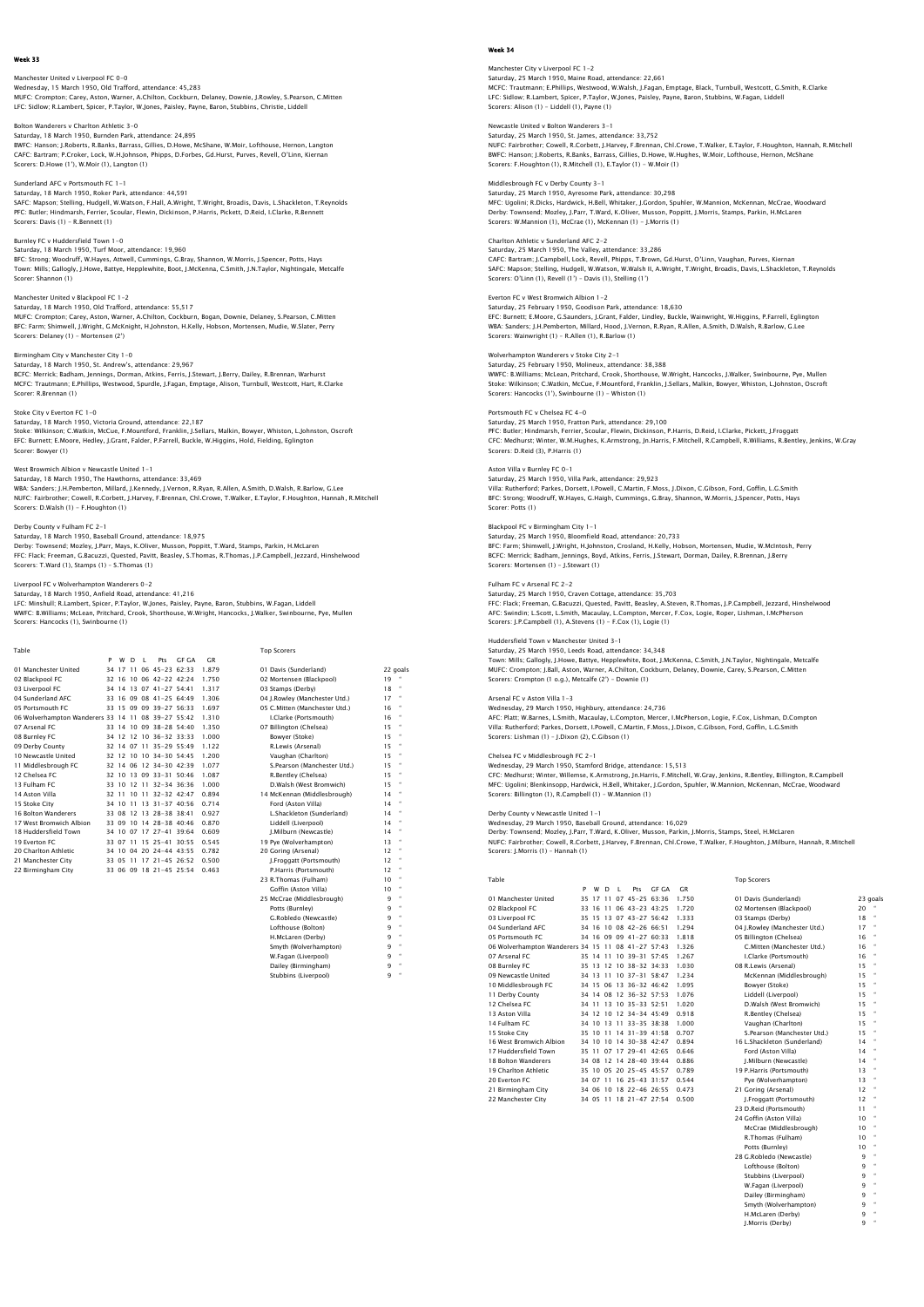Arsenal FC v Manchester City 4–1<br>Saturday, 1 April 1950, Highbury, attendance: 39,420<br>AFC: Swindin; W.Barnes, L.Smith, A.Forbes, L.Compton, A.Shaw, F.Cox, R.Lewis, Goring, Lishman, D.Compton<br>MCFC: Trautmann; E.Phillips, We Scorers: R.Lewis (2), Goring (1), Lishman (1) – Hart (1)

Burnley FC v Wolverhampton Wanderers 0-1 Saturday, 1 April 1950, Turf Moor, attendance: 23,171 BFC: Strong; Kirkham, Mather, Attwell, Woodruff, G.Bray, Shannon, W.Morris, J.Spencer, Potts, Hays WWFC: B.Williams; McLean, L.Kelly, Crook, Shorthouse, W.Wright, Hancocks, J.Walker, Swinbourne, Pye, Mullen Scorer: J.Walker (1)

West Bromwich Albion v Middlesbrough FC 0–3<br>Saturday, 1 April 1950, The Hawthorns, attendance: 32,972<br>WBA: Sanders; J.H.Pemberton, Millard, J.Kennedy, J.Vernon, R.Ryan, R.Allen, A.Smith, D.Walsh, R.Barlow, G.Lee<br>MFC: Uqoli Scorers: Reagan (2), McCrae (1)

Liverpool FC v Charlton Athletic 1-0 Saturday, 1 April 1950, Anfield Road, attendance: 39,721 LFC: Sidlow; R.Lambert, Spicer, P.Taylor, W.Jones, Christie, Payne, Baron, Done, Balmer, Liddell CAFC: Bartram; J.Campbell, Lock, Revell, Phipps, Ufton, Gd.Hurst, T.Lumley, Vaughan, Purves, Kiernan Scorer: Liddell (1')

Chelsea FC v Huddersfield Town 3-1 Saturday, 1 April 1950, Stamford Bridge, attendance: 32,064 CFC: Medhurst; Winter, Willemse, K.Armstrong, Jn.Harris, F.Mitchell, W.Gray, R.Williams, R.Bentley, Billington, R.Campbell Town: Mills; Gallogly, J.Howe, Battye, Hepplewhite, Boot, J.McKenna, C.Smith, J.N.Taylor, Nightingale, Metcalfe Scorers: R.Bentley (2), Billington (1) – Nightingale (1)

## Bolton Wanderers v Fulham FC 2-1

Saturday, 1 April 1950, Burnden Park, attendance: 23,658<br>BWFC: Hanson; J.Roberts, R.Banks, Barrass, Gillies, D.Howe, McShane, W.Moir, Lofthouse, Hernon, Langton<br>FFC: H.Kelly; Freeman, G.Bacuzzi, Quested, Pavitt, Beasley, A

## Manchester United v Everton FC 1-1

Saturday, 1 April 1950, Old Trafford, attendance: 37,166<br>MUFC: Feehan: J.Ball, Aston, Carey, A.Chilton, Cockburn, Delaney, Downie, J.Rowley, S.Pearson, C.Mitten<br>EFC: Burnett: E.Moore, Hedley, J.Grant, Falder, Lindley, A.Po Scorers: Delaney (1) - J.Grant (1)

Birmingham City v Newcastle United 0–2<br>Saturday, 1 April 1950, St. Andrew's, attendance: 37,249<br>BCFC: Merrick: Badham, Jennings, Boyd, Atkins, Ferris, J.Stewart, J.Berry, Dailey, R.Brennan, H.Roberts<br>BCFC: Fairbrother: Cow Scorers: E.Taylor (1), T.Walker (1)

Stoke City v Portsmouth FC 0–1<br>Saturday, 1 April 1950, Victoria Ground, attendance: 26,521<br>Stoke: Wilkinson; C.Watkin, McCue, F.Mountford, Franklin, J.Sellars, Malkin, Bowyer, G.Mountford, L.Johnston, Oscroft<br>PFC: Butler; Scorer: P.Harris (1)

## Derby County v Blackpool FC 0-0

Saturday, 1 April 1950, Baseball Ground, attendance: 28,862 Derby: Townsend; Mozley, J.Parr, T.Ward, K.Oliver, Musson, Mynard, J.Morris, Stamps, Steel, H.McLaren BFC: Farm; Shimwell, J.Wright, H.Johnston, Crosland, H.Kelly, Hobson, Mortensen, Mudie, W.Slater, Perry

Sunderland AFC v Aston Villa 2–1<br>Saturday, 1 April 1950, Roker Park, attendance: 36,293<br>SAFC: Mapson; Stelling, W.Wood, Scotson, W.Walsh II, A.Wright, T.Wright, Broadis, Davis, L.Shackleton, T.Reynolds Villa: Rutherford; Parkes, Dorsett, I.Powell, C.Martin, F.Moss, J.Dixon, C.Gibson, Craddock, G.R.Edwards, Goffin Scorers: Broadis (2) - G.R.Edwards (1)

| Table                                              |   |   |   |    |                         |              |       | <b>Top Scorers</b>            |    |           |
|----------------------------------------------------|---|---|---|----|-------------------------|--------------|-------|-------------------------------|----|-----------|
|                                                    | P | W | D | л. | Pts                     | <b>GF GA</b> | GR    |                               |    |           |
| 01 Manchester United                               |   |   |   |    | 36 17 12 07 46-26 64:37 |              | 1.730 | 01 Davis (Sunderland)         |    | 23 goals  |
| 02Liverpool FC                                     |   |   |   |    | 36 16 13 07 45-27 57:42 |              | 1.357 | 02 Mortensen (Blackpool)      | 20 |           |
| 03 Blackpool FC                                    |   |   |   |    | 34 16 12 06 44-24 43:25 |              | 1.720 | 03 Stamps (Derby)             | 18 | $\bullet$ |
| 04 Sunderland AFC                                  |   |   |   |    | 35 17 10 08 44-26 68:52 |              | 1.308 | 04 Billington (Chelsea)       | 17 | $\bullet$ |
| 05 Portsmouth FC                                   |   |   |   |    | 35 17 09 09 43-27 61:33 |              | 1.848 | R.Lewis (Arsenal)             | 17 |           |
| 06 Wolverhampton Wanderers 35 16 11 08 43-27 58:43 |   |   |   |    |                         |              | 1.349 | R.Bentlev (Chelsea)           | 17 | $\bullet$ |
| 07 Arsenal FC                                      |   |   |   |    | 36 15 11 10 41-31 61:46 |              | 1.326 | I.Rowley (Manchester Utd.)    | 17 |           |
| 08 Newcastle United                                |   |   |   |    | 35 14 11 10 39-31 60:47 |              | 1.276 | 08 C.Mitten (Manchester Utd.) | 16 | $\bullet$ |
| 09 Middlesbrough FC                                |   |   |   |    | 35 16 06 13 38-32 49:42 |              | 1.167 | Liddell (Liverpool)           | 16 | $\bullet$ |
| 10 Burnley FC                                      |   |   |   |    | 36 13 12 11 38-34 34 34 |              | 1.000 | I.Clarke (Portsmouth)         | 16 |           |
| 11 Derby County                                    |   |   |   |    | 35 14 09 12 37-33 57:53 |              | 1.076 | 11 Bowver (Stoke)             | 15 | $\bullet$ |
| 12 Chelsea EC                                      |   |   |   |    | 35 12 13 10 37-33 55:52 |              | 1.058 | Vaughan (Charlton)            | 15 |           |
| 13 Aston Villa                                     |   |   |   |    | 35 12 10 13 34-36 46:51 |              | 0.902 | D.Walsh (West Bromwich)       | 15 | $\bullet$ |
| 14 Fulham FC                                       |   |   |   |    | 35 10 13 12 33-37 39:40 |              | 0.975 | McKennan (Middlesbrough)      | 15 | $\bullet$ |
| 15 Stoke City                                      |   |   |   |    | 36 10 11 15 31-41 41:59 |              | 0.695 | S.Pearson (Manchester Utd.)   | 15 |           |
| 16 Bolton Wanderers                                |   |   |   |    | 35 09 12 14 30-40 41:45 |              | 0.911 | 16 P.Harris (Portsmouth)      | 14 | $\bullet$ |
| 17 West Bromwich Albion                            |   |   |   |    | 35 10 10 15 30-40 42:50 |              | 0.840 | Ford (Aston Villa)            | 14 |           |
| 18 Huddersfield Town                               |   |   |   |    | 36 11 07 18 29-43 43:68 |              | 0.632 | I.Milburn (Newcastle)         | 14 | $\bullet$ |
| 19 Everton EC                                      |   |   |   |    | 35 07 12 16 26-44 32:58 |              | 0.552 | L.Shackleton (Sunderland)     | 14 | $\bullet$ |
| 20 Charlton Athletic                               |   |   |   |    | 36 10 05 21 25-47 45:58 |              | 0.776 | 20 Goring (Arsenal)           | 13 | $\bullet$ |
| 21 Birmingham City                                 |   |   |   |    | 35 06 10 19 22-48 26:57 |              | 0.456 | Pye (Wolverhampton)           | 13 | $\bullet$ |
| 22 Manchester City                                 |   |   |   |    | 35 05 11 19 21-49 28:58 |              | 0.483 | 22 I.Froggatt (Portsmouth)    | 12 |           |
|                                                    |   |   |   |    |                         |              |       | 23 D.Reid (Portsmouth)        | 11 | ×         |
|                                                    |   |   |   |    |                         |              |       | McCrae (Middlesbrough)        | 11 |           |
|                                                    |   |   |   |    |                         |              |       | 25 Broadis (Sunderland)       | 10 | ×         |

| uz mortensen (biackpool)      | zu |   |
|-------------------------------|----|---|
| 03 Stamps (Derby)             | 18 | ٠ |
| 04 Billington (Chelsea)       | 17 | ٠ |
| R.Lewis (Arsenal)             | 17 | ٠ |
| R.Bentley (Chelsea)           | 17 | ٠ |
| J.Rowley (Manchester Utd.)    | 17 | ٠ |
| 08 C.Mitten (Manchester Utd.) | 16 | ٠ |
| Liddell (Liverpool)           | 16 | ٠ |
| I.Clarke (Portsmouth)         | 16 | ٠ |
| 11 Bowver (Stoke)             | 15 | ٠ |
| Vaughan (Charlton)            | 15 | ٠ |
| D.Walsh (West Bromwich)       | 15 |   |
| McKennan (Middlesbrough)      | 15 | ٠ |
| S.Pearson (Manchester Utd.)   | 15 | ٠ |
| 16 P.Harris (Portsmouth)      | 14 | ٠ |
| Ford (Aston Villa)            | 14 | ٠ |
| J.Milburn (Newcastle)         | 14 | ٠ |
| L.Shackleton (Sunderland)     | 14 | ٠ |
| 20 Goring (Arsenal)           | 13 | ٠ |
| Pve (Wolverhampton)           | 13 |   |
| 22 I.Froggatt (Portsmouth)    | 12 | ٠ |
| 23 D.Reid (Portsmouth)        | 11 | ٠ |
| McCrae (Middlesbrough)        | 11 | ٠ |
| 25 Broadis (Sunderland)       | 10 | ٠ |
| Lofthouse (Bolton)            | 10 | ٠ |
| Potts (Burnley)               | 10 | ٠ |
| Goffin (Aston Villa)          | 10 | ٠ |
| R.Thomas (Fulham)             | 10 | ٠ |
| 30 H.McLaren (Derby)          | ۹  | ٠ |
| Smyth (Wolverhampton)         | ۹  | ٠ |
| W.Moir (Bolton)               | 9  | ٠ |
| W.Fagan (Liverpool)           | 9  | ٠ |
| Stubbins (Liverpool)          | 9  | ٠ |
| Dailey (Birmingham)           | ٩  | ă |

G.Robledo (Newcastle) J.Morris (Derby)

### Week 36

Everton FC v Blackpool FC 3–0<br>Friday, 7 April 1950, Goodison Park, attendance: 71,008<br>EFC: Burnett; E.Moore, Hedley, J.Grant, Falder, Lello, Buckle, Wainwright, Catterick, P.Farrell, Eglington BFC: Farm; Shimwell, J.Wright, H.Johnston, Crosland, H.Kelly, Hobson, Mortensen, Mudie, W.McIntosh, Perry Scorers: Wainwright (2), Buckle (1)

Manchester United v Birmingham City 0-2 Friday, 7 April 1950, Old Trafford, attendance: 48,991 MUFC: Feehan; J.Ball, Aston, Carey, A.Chilton, Cockburn, Delaney, S.Pearson, J.Rowley, Downie, C.Mitten BCFC: Merrick; Badham, Jennings, Boyd, Atkins, Ferris, J.Stewart, R.Brennan, Trigg, H.Evans, J.Berry Scorers: J.Stewart (1), J.Berry (1)

Sunderland AFC v Middlesbrough FC 2-0 Friday, 7 April 1950, Roker Park, attendance: 62,487 SAFC: Mapson; Stelling, Hudgell, W.Watson, W.Walsh II, A.Wright, T.Wright, Broadis, Davis, L.Shackleton, T.Reynolds MFC: Ugolini; J.Gordon, Hepple, H.Bell, Whitaker, J.Brown, Reagan, Fitzsimmons, McCrae, W.Mannion, Hartnett Scorer: Broadis (2)

Portsmouth FC v Fulham FC 3-0 Friday, 7 April 1950, Fratton Park, attendance: 38,932 PFC: Butler; Hindmarsh, Ferrier, Scoular, W.Spence, Dickinson, P.Harris, D.Reid, I.Clarke, Pickett, J.Froggatt FFC: H.Kelly; Freeman, G.Bacuzzi, Quested, J.Taylor, Beasley, A.Steven, R.Thomas, J.P.Campbell, Jezzard, Hinshelwood Scorers: P.Harris (2), J.Froggatt (1)

# Derby County v West Bromwich Albion 3-1

Friday, 7 April 1950, Baseball Ground, attendance: 25,198 Derby: Townsend; Mozley, J.Parr, T.Ward, K.Oliver, Musson, Mynard, J.Morris, Stamps, Steel, H.McLaren WBA: Sanders; J.H.Pemberton, Millard, J.Kennedy, J.Vernon, R.Ryan, D.Gordon, R.Allen, D.Walsh, J.Dudley, G.Lee Scorers: H.McLaren (2), Stamps (1) – R.Allen (1)

# Charlton Athletic v Aston Villa 1-4

Friday, 7 April 1950, The Valley, attendance: 37,917<br>CAFC: Bartram: J.Campbell, Lock, Revell, Phipps, Ufton, Gd.Hurst, O'Linn, Vaughan, Purves, Kiernan<br>Villa: Rutherford; Parkes, Dorsett, I.Powell, C.Martin, F.Moss, J.Dixo

## Chelsea FC v Bolton Wanderers 1-1

Friday, 7 April 1950, Stamford Bridge, attendance: 52,985<br>CFC: Medhurst, Winter, Willemse, K.Armstrong, Jn.Harris, F.Mitchell, W.Gray, R.Williams, R.Bentley, Billington, R.Campbell<br>BWFC: Hanson; J.Roberts, R.Banks, Barrass Scorers: R.Williams (1) - McShane (1)

# Newcastle United v Huddersfield Town 0-0

Friday, 7 April 1950, St. James Park, attendance: 46,886<br>Town: Fairbrother; Cowell, R.Corbett, J.Harvey, F.Brennan, Chl.Crowe, T.Walker, E.Taylor, J.Milburn, Hannah, R.Mitchel<br>NUFC: Mills; Galloqiy, J.Howe, Battye, Hepplew

# Burnley FC v Liverpool FC 0-2 Friday, 7 April 1950, Turf Moor, attendance: 33,025<br>BFC: Strong; Aird, Mather, Attwell, Cummings, G.Bray, Shannon, G.Haigh, J.Spencer, Potts, Chew<br>LFC: Sidlow: R.Lambert, Spicer, P.Taylor, W.Jones, Paisley, Payne, Baron, D

Scorers: Payne (1), Liddell (1)

| Table                            |    |          |              |                |                         |       |       | <b>Top Scorers</b>             |          |                      |
|----------------------------------|----|----------|--------------|----------------|-------------------------|-------|-------|--------------------------------|----------|----------------------|
|                                  | P  | W        | <sup>D</sup> | $\blacksquare$ | Pts                     | GE GA | C.R   |                                |          |                      |
| 01 Liverpool FC                  | 37 | 17       |              | 13 07          | $47 - 27$ 59:42         |       | 1.405 | 01 Davis (Sunderland)          | 23 goals |                      |
| 02 Manchester United             | 37 | 17       |              |                | 12 08 46-28 64:39       |       | 1.641 | 02 Mortensen (Blackpool)       | 20       |                      |
| 03 Sunderland AFC                |    |          |              |                | 36 18 10 08 46-26 70:52 |       | 1.346 | 03 Stamps (Derby)              | 19       | $\scriptstyle\alpha$ |
| 04 Portsmouth FC                 |    |          |              |                | 36 18 09 09 45-27 64:33 |       | 1.939 | 04 Billington (Chelsea)        | 17       | $\scriptstyle\alpha$ |
| 05 Blackpool FC                  |    |          |              |                | 35 16 12 07 44-26 43:28 |       | 1.536 | R.Lewis (Arsenal)              | 17       | $\alpha$             |
| 06 Wolverhampton Wanderers 35 16 |    |          | 11           |                | 08 43-27 58:43          |       | 1.349 | Liddell (Liverpool)            | 17       | $\scriptstyle\alpha$ |
| 07 Arsenal FC                    |    | 36 15 11 |              |                | $1041 - 316146$         |       | 1.326 | J.Rowley (Manchester Utd.)     | 17       |                      |
| 08 Newcastle United              |    | 36 14    |              |                | $12$ 10 40-32 60:47     |       | 1.276 | R.Bentley (Chelsea)            | 17       | $\scriptstyle\alpha$ |
| 09 Derby County                  |    |          |              |                | 36 15 09 12 39-33 60:54 |       | 1.111 | 09 C.Mitten (Manchester Utd.)  | 16       |                      |
| 10 Middlesbrough FC              |    |          |              |                | 36 16 06 14 38-34 49:44 |       | 1.114 | P.Harris (Portsmouth)          | 16       | $\scriptstyle\alpha$ |
| 11 Chelsea EC                    |    |          |              |                | 36 12 14 10 38-34 56:53 |       | 1.057 | I.Clarke (Portsmouth)          | 16       | $\scriptstyle\alpha$ |
| 12 Burnley FC                    |    |          |              |                | 37 13 12 12 38-36 34:36 |       | 0.944 | 12 S.Pearson (Manchester Utd.) | 15       |                      |
| 13 Aston Villa                   |    | 36 13    |              |                | 10 13 36-36 50:52       |       | 0.962 | Vaughan (Charlton)             | 15       | $\scriptstyle\alpha$ |
| 14 Fulham FC                     |    | 36 10    |              |                | 13 13 33-39 39:43       |       | 0.907 | McKennan (Middlesbrough)       | 15       |                      |
| 15 Bolton Wanderers              | 36 | 09       | 13           |                | $14$ 31-41 42:46        |       | 0.913 | Bowyer (Stoke)                 | 15       | $\scriptstyle\alpha$ |
| 16 Stoke City                    |    | 36 10    | 11           |                | $15$ 31-41 41.59        |       | 0.695 | D.Walsh (West Bromwich)        | 15       | $\scriptstyle\alpha$ |
| 17 West Bromwich Albion          |    |          |              |                | 36 10 10 16 30-42 43:53 |       | 0.811 | Ford (Aston Villa)             | 15       | $\scriptstyle\alpha$ |
| 18 Huddersfield Town             |    | 37 11    |              |                | 08 18 30-44 43:68       |       | 0.632 | 18 I.Milburn (Newcastle)       | 14       | $\scriptstyle\alpha$ |
| 19 Everton EC                    |    |          |              |                | 36 08 12 16 28-44 35:58 |       | 0.603 | L.Shackleton (Sunderland)      | 14       |                      |
| 20 Charlton Athletic             |    | 37 10    |              |                | 05 22 25-49 46:62       |       | 0.742 | 20 J.Froggatt (Portsmouth)     | 13       | $\scriptstyle\alpha$ |
| 21 Birmingham City               |    |          |              |                | 36 07 10 19 24-48 28:57 |       | 0.491 | Pye (Wolverhampton)            | 13       |                      |
| 22 Manchester City               |    | 35 05 11 |              |                | 19 21-49 28:58          |       | 0.483 | Goring (Arsenal)               | 13       |                      |
|                                  |    |          |              |                |                         |       |       |                                |          |                      |

| 01 Davis (Sunderland)          |    | 23 ao;   |
|--------------------------------|----|----------|
| 02 Mortensen (Blackpool)       | 20 |          |
| 03 Stamps (Derby)              | 19 | $\alpha$ |
| 04 Billington (Chelsea)        | 17 | $\alpha$ |
| R.Lewis (Arsenal)              | 17 | $\alpha$ |
| Liddell (Liverpool)            | 17 | $\alpha$ |
| I.Rowley (Manchester Utd.)     | 17 | $\alpha$ |
| R.Bentley (Chelsea)            | 17 | $\alpha$ |
| 09 C.Mitten (Manchester Utd.)  | 16 | $\alpha$ |
| P.Harris (Portsmouth)          | 16 | ×        |
| I.Clarke (Portsmouth)          | 16 | $\alpha$ |
| 12 S.Pearson (Manchester Utd.) | 15 | $\alpha$ |
| Vaughan (Charlton)             | 15 | $\alpha$ |
| McKennan (Middlesbrough)       | 15 | $\alpha$ |
| Bowver (Stoke)                 | 15 | $\alpha$ |
| D.Walsh (West Bromwich)        | 15 | $\alpha$ |
| Ford (Aston Villa)             | 15 | $\alpha$ |
| 18 I.Milburn (Newcastle)       | 14 | $\alpha$ |
| L.Shackleton (Sunderland)      | 14 | $\alpha$ |
| 20 J.Froggatt (Portsmouth)     | 13 | $\alpha$ |
| Pve (Wolverhampton)            | 13 | $\alpha$ |
| Goring (Arsenal)               | 13 | $\alpha$ |
| 23 Broadis (Sunderland)        | 12 | $\alpha$ |
| 24 D.Reid (Portsmouth)         | 11 | $\alpha$ |
| McCrae (Middlesbrough)         | 11 | $\alpha$ |
| H.McLaren (Derby)              | 11 | $\alpha$ |
| Goffin (Aston Villa)           | 11 | $\alpha$ |
| 28 Lofthouse (Bolton)          | 10 | $\alpha$ |
| Wainwright (Everton)           | 10 | $\alpha$ |
| R.Thomas (Fulham)              | 10 | $\alpha$ |
| Potts (Burnley)                | 10 | $\alpha$ |

Top Scorers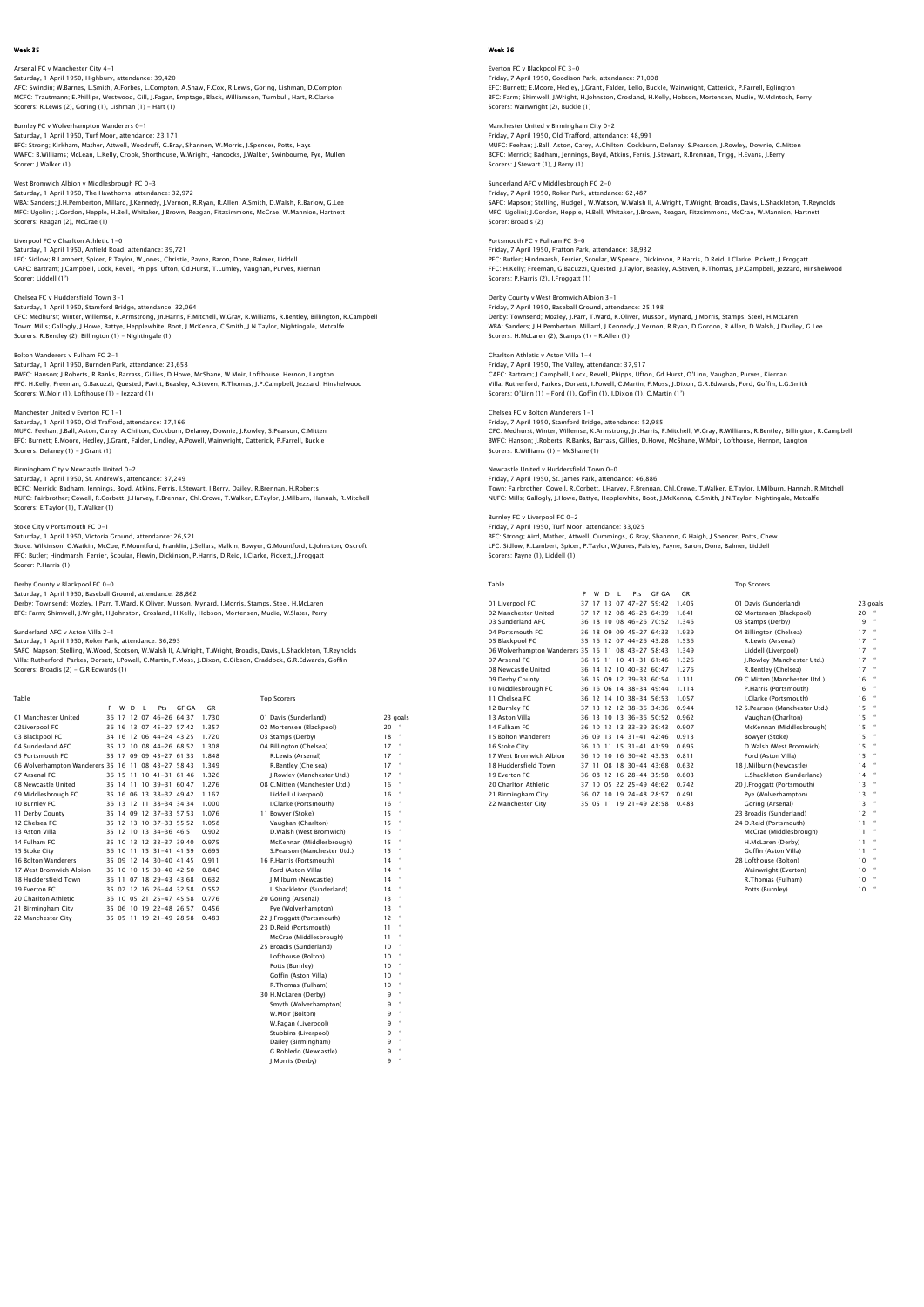Middlesbrough FC v Bolton Wanderers 2–0<br>Saturday, 8 April 1950, Ayresome Park, attendance: 21,674<br>MFC: Ugolnir, R.Robinson, Hepple, H.Bell, Whitaker, J.Cordon, Reagan, W.Mannion, Spuhler, McCrae, Hartnett<br>BWFC: Hanson; J.R Scorer: Spuhler (2)

Aston Villa v Chelsea FC 4-0

Saturday, 8 April 1950, Villa Park, attendance: 37,730 Villa: Rutherford; Parkes, Dorsett, I.Powell, C.Martin, F.Moss, J.Dixon, G.R.Edwards, Ford, Goffin, L.G.Smith<br>CFC: Medhurst; Winter, Willemse, K.Armstrong, Jn.Harris, F.Mitchell, W.Gray, R.Williams, R.Bentley, Jenkins, R.C Scorers: I.Powell (1), Goffin (1), Ford (1), J.Dixon (1)

Wolverhampton Wanderers v Manchester United 1-1 Saturday, 8 April 1950, Molineux, attendance: 54,296 WWFC: B.Williams; McLean, L.Kelly, Crook, Shorthouse, W.Wright, Hancocks, J.Walker, Swinbourne, Pye, Mullen MUFC: Feehan; J.Ball, Aston, Carey, A.Chilton, Cockburn, Delaney, S.Pearson, J.Rowley, Downie, C.Mitten Scorers: J.Walker (1) - J.Rowley (1)

Newcastle United v Liverpool FC 5-1 Saturday, 8 April 1950, St. James Park, attendance: 48,639 NUFC: Fairbrother; Cowell, R.Corbett, J.Harvey, F.Brennan, F.Houghton, T.Walker, E.Taylor, J.Milburn, Hannah, R.Mitchell LFC: Minshull; Shepherd, Spicer, P.Taylor, W.Jones, Christie, Payne, Baron, Stubbins, W.Fagan, Liddell Scorers: R.Mitchell (2), Hannah (1), E.Taylor (1), T.Walker (1) - W.Fagan (1)

Charlton Athletic v Stoke City 2-0 Saturday, 8 April 1950, The Valley, attendance: 23,975<br>CAFC: Bartram: Shreeve. Lock. D.Fenton. Walls. D.Forbes. Gd.Hurst. O'Linn. D'Arcv. Vaughan. Kiernan CAFC: Bartram; Shreeve, Lock, D.Fenton, Walls, D.Forbes, Gd.Hurst, O'Linn, D'Arcy, Vaughan, Kiernan<br>Stoke: Wilkinson; C.Watkin, McCue, F.Mountford, Franklin, J.Sellars, Malkin, Bowyer, G.Mountford, L.Johnston, Oscroft<br>Scor

# Manchester City v Burnley FC 1-0

Saturday, 8 April 1950, Maine Road, attendance: 31,298<br>MCFC: Trautmann; E.Phillips, Westwood, Spurdle, J.Fagan, Emptage, Turnbull, Hart, Westcott, G.Smith, R.Clarke<br>BFC: Stronq: Aird, Kirkham, Attwell, Cummings, G.Bray, Sh Scorer: Westcott (1)

### Everton FC v Birmingham City 0-0

Saturday, 8 April 1950, Goodison Park, attendance: 46,828<br>EFC: Burnett; E.Moore, Hedley, J.Grant, Falder, Lello, Buckle, Wainwright, Catterick, P.Farrell, Eglington<br>BCFC: Merrick: Duckhouse, Jennings, Boyd, Atkins, Ferris,

Fulham FC v Sunderland AFC 0-3 Saturday, 8 April 1950, Craven Cottage, attendance: 39,545<br>FFC: H.Kelly; Pavitt, G.Bacuzzi, Quested, J.Taylor, Beasley, Hinshelwood, J.P.Campbell, A.Rowley, R.Thomas, J.C.McDonald<br>SAFC: Mapson; Stelling, Hudgell, W.Watson,

Scorers: Duns (1), T.Reynolds (1), T.Wright (1) Blackpool FC v Arsenal FC 2-1

Saturday, 8 April 1950, Bloomfield Road, attendance: 32,022<br>BFC: Farm; Garrett, J.Wright, H.Johnston, Crosland, H.Kelly, Perry, Falconer, Mortensen, McCall, Wardle<br>AFC: Swindin; W.Barnes, L.Smith, A.Forbes, L.Compton, Merc Scorers: Mortensen (2) - Goring (1)

# Portsmouth FC v West Bromwich Albion 0-1

Saturday, 8 April 1950, Fraton Park, attendance: 33,494<br>PFC: Butler; Hindmarsh, Ferrier, Scoular, W.Spence, Dickinson, P.Harris, L.Phillips, I.Clarke, Pickett, J.Froggatt<br>WBA: Sanders: J.H.Pemberton, Millard, J.Kennedy, J. Scorer: R.Ryan (1)

Huddersfield Town v Derby County 2–0<br>Saturday, 8 April 1950, Leeds Road, attendance: 30,167<br>Town: Mills; Gallogly, J.Howe, Battye, Hepplewhite, Boot, J.McKenna, C.Smith, J.N.Taylor, Nightingale, Metcalfe Derby: Townsend; Mozley, J.Parr, T.Ward, K.Oliver, Musson, Mynard, J.Morris, Stamps, Steel, H.McLaren Scorer: J.N.Taylor (2)

Table Top Scorers

|                                                    | P  | W        | D | п. | Pt s                    | GE GA | GR    |                               |          |              |
|----------------------------------------------------|----|----------|---|----|-------------------------|-------|-------|-------------------------------|----------|--------------|
| 01 Sunderland AFC                                  | 37 | 19       |   |    | $10.08$ 48-26 73:52     |       | 1.404 | 01 Davis (Sunderland)         | 23 goals |              |
| 02 Manchester United                               |    |          |   |    | 38 17 13 08 47-29 65:40 |       | 1.625 | 02 Mortensen (Blackpool)      | 22       |              |
| 03 Liverpool FC                                    |    |          |   |    | 38 17 13 08 47-29 60:47 |       | 1.277 | 03 Stamps (Derby)             | 19       | $\bullet$    |
| 04 Blackpool FC                                    |    |          |   |    | 36 17 12 07 46-26 45:29 |       | 1.552 | 04 I.Rowlev (Manchester Utd.) | 18       |              |
| 05 Portsmouth EC                                   |    |          |   |    | 37 18 09 10 45-29 64:34 |       | 1.882 | 05 Billington (Chelsea)       | 17       | $\bullet$    |
| 06 Wolverhampton Wanderers 36 16 12 08 44-28 59:44 |    |          |   |    |                         |       | 1.341 | R.Bentlev (Chelsea)           | 17       |              |
| 07 Newcastle United                                |    |          |   |    | 37 15 12 10 42-32 65:48 |       | 1.354 | R.Lewis (Arsenal)             | 17       |              |
| 08 Arsenal FC                                      |    |          |   |    | 37 15 11 11 41-33 62:48 |       | 1.292 | Liddell (Liverpool)           | 17       |              |
| 09 Middlesbrough FC                                |    |          |   |    | 37 17 06 14 40-34 51:44 |       | 1.159 | 09 Ford (Aston Villa)         | 16       |              |
| 10 Derby County                                    |    |          |   |    | 37 15 09 13 39-35 60:56 |       | 1.071 | Vaughan (Charlton)            | 16       | $\bullet$    |
| 11 Aston Villa                                     |    |          |   |    | 37 14 10 13 38-36 54.52 |       | 1.039 | C.Mitten (Manchester Utd.)    | 16       |              |
| 12 Chelsea EC                                      |    |          |   |    | 37 12 14 11 38-36 56:57 |       | 0.982 | P.Harris (Portsmouth)         | 16       | $\bullet$    |
| 13 Burnley FC                                      |    |          |   |    | 38 13 12 13 38-38 34:37 |       | 0.919 | I.Clarke (Portsmouth)         | 16       | $\bullet$    |
| 14 Fulham FC                                       |    |          |   |    | 37 10 13 14 33-41 39:46 |       | 0.848 | 14 D.Walsh (West Bromwich)    | 15       | $\bullet$    |
| 15 West Bromwich Albion                            |    |          |   |    | 37 11 10 16 32-42 44:53 |       | 0.830 | McKennan (Middlesbrough)      | 15       | $\bullet$    |
| 16 Huddersfield Town                               |    |          |   |    | 38 12 08 18 32-44 45:68 |       | 0.662 | S.Pearson (Manchester Utd.)   | 15       | $\bullet$    |
| 17 Bolton Wanderers                                |    |          |   |    | 37 09 13 15 31-43 42:48 |       | 0.875 | Bowver (Stoke)                | 15       |              |
| 18 Stoke City                                      |    | 37 10 11 |   |    | $16.31 - 43.41.61$      |       | 0.672 | 18 Goring (Arsenal)           | 14       | $\bullet$    |
| 19 Everton EC                                      |    |          |   |    | 37 08 13 16 29-45 35:58 |       | 0.603 | I.Milburn (Newcastle)         | 14       |              |
| 20 Charlton Athletic                               |    | 38 11    |   |    | 05 22 27-49 48:62       |       | 0.774 | 20 I.Froggatt (Portsmouth)    | 13       | $\bullet$    |
| 21 Birmingham City                                 |    | 37 07 11 |   |    | 19 25-49 28:57          |       | 0.491 | Pve (Wolverhampton)           | 13       |              |
| 22 Manchester City                                 |    |          |   |    | 36 06 11 19 23-49 29:58 |       | 0.500 | 22 Goffin (Aston Villa)       | 12       | $\bullet$    |
|                                                    |    |          |   |    |                         |       |       | Broadis (Sunderland)          | 12       |              |
|                                                    |    |          |   |    |                         |       |       | 24 D.Reid (Portsmouth)        | 11       | $\mathbf{H}$ |
|                                                    |    |          |   |    |                         |       |       |                               |          |              |

H.McLaren (Derby) 11<br>McCrae (Middlesbrough) 11<br>Wainwright (Everton) 10 McCrae (Middlesbrough) 27 Wainwright (Everton)<br>
27 Wainwright (Everton)<br>
27 Wainwright (Everton)<br>
210 "
210 "
22 Thomas (Fulham) Potts (Burnley) 10 " R.Thomas (Fulham) 10 " Lofthouse (Bolton) 10 W.Fagan (Liverpool) 10

### Week 38

Birmingham City v Manchester United 0-0 Monday, 10 April 1950, St. Andrew's, attendance: 35,868 BCFC: Merrick; Duckhouse, Jennings, Boyd, Atkins, Ferris, J.Berry, R.Brennan, Trigg, H.Evans, Warhurst MUFC: Feehan; J.Ball, Aston, Carey, A.Chilton, Cockburn, Delaney, S.Pearson, J.Rowley, Downie, C.Mitten

Fulham FC v Portsmouth FC 0-1 Monday, 10 April 1950, Craven Cottage, attendance: 24,812 FFC: Flack; Freeman, G.Bacuzzi, Quested, Pavitt, J.Taylor, Hinshelwood, J.P.Campbell, A.Rowley, R.Thomas, J.C.McDonalc<br>PFC: Butler; Hindmarsh, Ferrier, Scoular, W.Spence, Dickinson, P.Harris, Delapenha, I.Clarke, Pickett, Scorer: I.Clarke (1)

Manchester City v Wolverhampton Wanderers 2-1

Monday, 10 April 1950, Maine Road, attendance: 36,839 MCFC: B.Williams; McLean, L.Kelly, Crook, Shorthouse, W.Wright, Hancocks, J.Walker, Swinbourne, Wilshaw, Mullen WWFC: Trautmann; E.Phillips, Westwood, Spurdle, J.Fagan, Emptage, Turnbull, Hart, Westcott, G.Smith, R.Clarke Scorers: G.Smith (1), Turnbull (1) – J.Walker (1)

Liverpool FC v Burnley FC 0-1

Monday, 10 April 1950, Anfield Road, attendance: 43,716 LFC: Sidlow; R.Lambert, Spicer, L.Hughes, W.Jones, Christie, Payne, Baron, Done, W.Fagan, Liddell BFC: Strong; Aird, Mather, Attwell, Cummings, G.Bray, R.Stephenson, Potts, A.Clarke, Martindale, Hays Scorer: A.Clarke (1)

West Bromwich Albion v Derby County 1–0<br>Monday 10 April 1950, The Hawthorns, attendance: 31,516<br>WBA: Sanders; J.H.Pemberton, Millard, J.Kennedy, J.Vernon, R.Ryan, R.Allen, J.Dudley, D.Walsh, R.Barlow, G.Lee<br>Derby: H.Brown: Scorer: G.Lee (1)

## Arsenal FC v Stoke City 6-0

Monday, 10 April 1950, Highbury, attendance: 27,226 AFC: Platt; W.Barnes, L.Smith, Macaulay, L.Compton, A.Shaw, I.McPherson, Logie, Goring, Lishman, Roper<br>Stoke: Wilkinson; Mould, C.Watkin, F.Mountford, Franklin, J.Sellars, Malkin, Bowyer, G.Mountford, L.Johnston, Oscrofi<br>S

## Blackpool FC v Everton FC 0-1

Monday, 10 April 1950, Bloomfield Road, attendance: 22,942 BFC: Farm; Garrett, J.Wright, H.Johnston, Crosland, H.Kelly, Perry, Falconer, Mortensen, McCall, Wardle EFC: Burnett; E.Moore, Hedley, J.Grant, Falder, Lello, Buckle, Wainwright, Catterick, P.Farrell, Eglington Scorer: Catterick (1)

## Bolton Wanderers v Chelsea FC 1-0

Monday, 10 April 1950, Burnden Park, attendance: 24,441<br>BWFC: Hanson; J.Roberts, R.Banks, Barrass, Gillies, D.Howe, McShane, Bradley, Lofthouse, Hernon, Langton<br>CFC: Medhurst; Winter, Willemse, K.Armstronq, F.Saunders, P.M Scorer: Hernon (1)

Huddersfield Town v Newcastle United 1–2<br>Tuesday, 11 April 1950, Leeds Road, attendance: 37,765<br>Town: Mills; Gallogly, J.Howe, Battye, Hepplewhite, Boot, J.McKenna, C.Smith, J.N.Taylor, Nightingale, Metcalfe<br>NUFC: Lowery:

Middlesbrough FC v Sunderland AFC 2–0<br>Tuesday, 11 April 1950, Ayresome Park, attendance: 44,260<br>MFC: Ugolini; R.Robinson, Hepple, H.Bell, Whitaker, J.Cordon, Reagan, W.Mannion, Spuhler, McCrae, Hartnett<br>SAFC: Mapson; Stell Scorers: H.Bell (1), Reagan (1)

Aston Villa v Charlton Athletic 1–1<br>Tuesday, 11 April 1950, Villa Park, attendance: 41,854<br>Villa: Rutherford; Parkes, Dorsett, I.Powell, C.Martin, F.Moss, J.Dixon, G.R.Edwards, Ford, Goffin, L.G.Smith CAFC: Bartram; Shreeve, Lock, D.Fenton, Phipps, D.Forbes, Gd.Hurst, O'Linn, D'Arcy, Vaughan, Kiernan Scorers: L.G.Smith (1) - Gd.Hurst (1)

## Wolverhampton Wanderers v Manchester City 3-0

Tuesday, 11 April 1950, Molineux, attendance: 44,735 WWFC: B.Williams; McLean, Shorthouse, Crook, Chatham, W.Wright, Hancocks, Smyth, Swinbourne, Pye, Mullen MCFC: Trautmann; E.Phillips, E.Williams, Spurdle, J.Fagan, Emptage, Turnbull, Black, Westcott, G.Smith, R.Clarke Scorers: Hancocks (1), Pye (1), Swinbourne (1)

| Table                            |    |       |       |                |                             |       |       | <b>Top Scorers</b>                                         |
|----------------------------------|----|-------|-------|----------------|-----------------------------|-------|-------|------------------------------------------------------------|
|                                  | P  | w     | D.    | $\blacksquare$ | Pts                         | GE GA | C.R   |                                                            |
| 01 Manchester United             | 39 |       |       |                | 17 14 08 48-30 65:40        |       | 1.625 | 01 Davis (Sunderland)<br>23 goals                          |
| 02 Sunderland AFC                |    |       |       |                | 38 19 10 09 48-28 73:54     |       | 1.352 | 22<br>02 Mortensen (Blackpool)                             |
| 03 Portsmouth FC                 |    |       |       |                | 38 19 09 10 47-29 65:34     |       | 1.912 | $\scriptstyle\alpha$<br>03 Stamps (Derby)<br>19            |
| 04 Liverpool FC                  |    |       |       |                | 39 17 13 09 47-31 60:48     |       | 1.250 | 18<br>04 J.Rowley (Manchester Utd.)                        |
| 05 Blackpool FC                  | 37 |       | 17 12 |                | $0846 - 284530$             |       | 1.500 | 17<br>$\scriptstyle\alpha$<br>05 Billington (Chelsea)      |
| 06 Wolverhampton Wanderers 38 17 |    |       | 12    |                | $0946 - 306346$             |       | 1.370 | 17<br>R.Lewis (Arsenal)                                    |
| 07 Newcastle United              |    | 38 16 |       |                | $12$ 10 44-32 67:49         |       | 1.367 | $\scriptstyle\alpha$<br>17<br>R.Bentley (Chelsea)          |
| 08 Arsenal FC                    |    | 38 16 |       |                | $11$ 11 43-33 68:48         |       | 1.417 | 17<br>$\alpha$<br>Liddell (Liverpool)                      |
| 09 Middlesbrough FC              |    |       |       |                | 38 18 06 14 42-34 53:44     |       | 1.205 | 17<br>$\alpha$<br>I.Clarke (Portsmouth)                    |
| 10 Burnley FC                    |    |       |       |                | 39 14 12 13 40-38 35:37     |       | 0.946 | 16<br>٠<br>10 Vaughan (Charlton)                           |
| 11 Derby County                  |    |       |       |                | 38 15 09 14 39-37 60:57     |       | 1.053 | 16<br>Ford (Aston Villa)                                   |
| 12 Aston Villa                   |    |       |       |                | 38 14 11 13 39-37 55:53     |       | 1.038 | 16<br>Goring (Arsenal)                                     |
| 13 Chelsea EC                    |    |       |       |                | 38 12 14 12 38-38 56:58     |       | 0.966 | C.Mitten (Manchester Utd.)<br>16                           |
| 14 West Bromwich Albion          |    | 38 12 |       |                | 10 16 34-42 45:53           |       | 0.849 | 16<br>٠<br>P.Harris (Portsmouth)                           |
| 15 Bolton Wanderers              | 38 | 10    |       |                | 13 15 33-43 43:48           |       | 0.896 | 15<br>15 McKennan (Middlesbrough)                          |
| 16 Fulham FC                     | 38 | 10    |       |                | 13 15 33-43 39:47           |       | 0.830 | 15<br>$\scriptstyle\alpha$<br>S.Pearson (Manchester Utd.)  |
| 17 Huddersfield Town             | 39 |       |       |                | 12 08 19 32-46 46:70        |       | 0.657 | 15<br>$\scriptstyle\alpha$<br>Bowver (Stoke)               |
| 18 Everton FC                    |    |       |       |                | 38 09 13 16 31-45 36:58     |       | 0.621 | 15<br>$\scriptstyle\alpha$<br>D.Walsh (West Bromwich)      |
| 19 Stoke City                    |    | 38 10 |       |                | $11$ $17$ $31 - 45$ $41.67$ |       | 0.612 | 14<br>$\scriptstyle\alpha$<br>19 L.Shackleton (Sunderland) |
| 20 Charlton Athletic             | 39 | 11    |       |                | 06 22 28-50 49:63           |       | 0.778 | Pve (Wolverhampton)<br>14                                  |
| 21 Birmingham City               |    |       |       |                | 38 07 12 19 26-50 28:57     |       | 0.491 | $\mathbf{a}$<br>I.Milburn (Newcastle)<br>14                |
| 22 Manchester City               |    |       |       |                | 38 07 11 20 25-51 31:62     |       | 0.500 | 13<br>22 J.Froggatt (Portsmouth)                           |

| 01 Davis (Sunderland)         |    | 23 qoa   |
|-------------------------------|----|----------|
| 02 Mortensen (Blackpool)      | 22 |          |
| 03 Stamps (Derby)             | 19 |          |
| 04 J.Rowley (Manchester Utd.) | 18 | $\alpha$ |
| 05 Billington (Chelsea)       | 17 | $\alpha$ |
| R.Lewis (Arsenal)             | 17 |          |
| R.Bentley (Chelsea)           | 17 |          |
| Liddell (Liverpool)           | 17 | $\alpha$ |
| I.Clarke (Portsmouth)         | 17 | $\alpha$ |
| 10 Vaughan (Charlton)         | 16 |          |
| Ford (Aston Villa)            | 16 | ٠        |
| Goring (Arsenal)              | 16 | ٠        |
| C.Mitten (Manchester Utd.)    | 16 | ٠        |
| P.Harris (Portsmouth)         | 16 |          |
| 15 McKennan (Middlesbrough)   | 15 | ٠        |
| S.Pearson (Manchester Utd.)   | 15 | ٠        |
| Bowver (Stoke)                | 15 | ٠        |
| D.Walsh (West Bromwich)       | 15 | ٠        |
| 19 L.Shackleton (Sunderland)  | 14 |          |
| Pve (Wolverhampton)           | 14 | $\alpha$ |
| I.Milburn (Newcastle)         | 14 |          |
| 22 J.Froggatt (Portsmouth)    | 13 | ٠        |
| 23 Broadis (Sunderland)       | 12 |          |
| Goffin (Aston Villa)          | 12 |          |
| 25 D.Reid (Portsmouth)        | 11 |          |
| H.McLaren (Derby)             | 11 |          |
| McCrae (Middlesbrough)        | 11 |          |
| 28 R.Thomas (Fulham)          | 10 |          |
| Potts (Burnley)               | 10 | $\alpha$ |
| Wainwright (Everton)          | 10 |          |
| G.Robledo (Newcastle)         | 10 |          |
| Lofthouse (Bolton)            | 10 |          |
| W.Fagan (Liverpool)           | 10 | $\alpha$ |
|                               |    |          |

| 17     | $\alpha$             |
|--------|----------------------|
| 17     | $\sim$               |
| 17     | $\scriptstyle\alpha$ |
| 16     | $\sim$               |
| 16     | $\sim$               |
| 16     | $\sim$               |
| 16     | $\sim$               |
| 16     | $\sim$               |
| 15     | $\sim$               |
| 15     | $\sim$               |
| 15     | $\sim$               |
| 15     | $\sim$               |
| 14     | $\sim$               |
| 14     | $\sim$               |
| 14     | $\sim$               |
| 13     | $\sim$               |
| 12     | $\sim$               |
| 12     | $\sim$               |
| 11     | $\sim$               |
| 11     | $\sim$               |
| 11     | $\alpha$             |
| 10     | $\sim$               |
| $\sim$ | $\sim$               |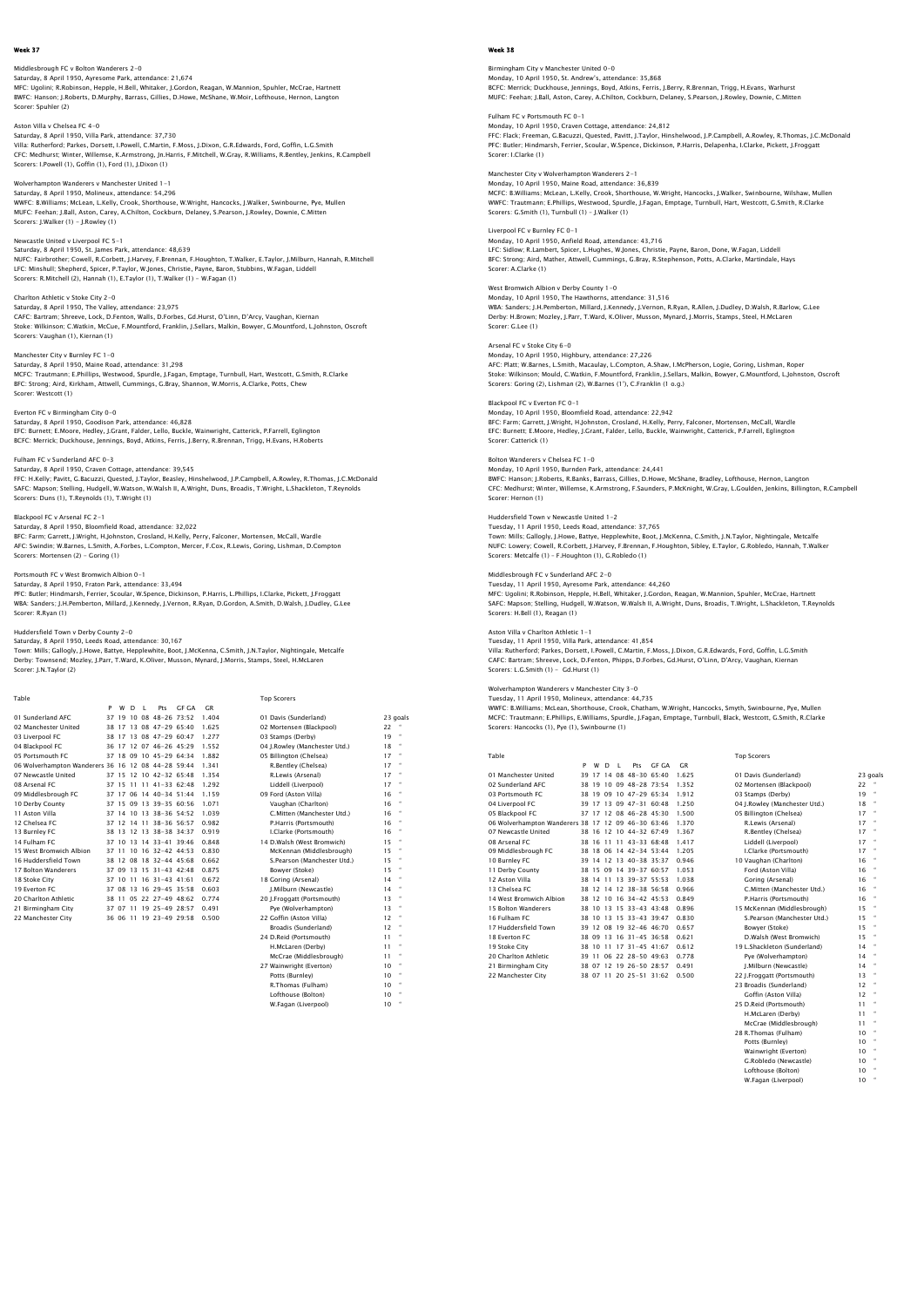### Burnley FC v Charlton Athletic 1-0 Saturday, 15 April 1950, Turf Moor, attendance: 20,867 BFC: Strong; Aird, Mather, Attwell, Cummings, G.Bray, R.Stephenson, Potts, A.Clarke, Martindale, Hays CAFC: Bartram; Shreeve, Lock, D.Fenton, Phipps, D.Forbes, Gd.Hurst, O'Linn, D'Arcy, Vaughan, Kiernan Scorer: A.Clarke (1)

Derby County v Everton FC 2-0 Saturday, 15 April 1950, Baseball Ground, attendance: 15,801 Derby: H.Brown; Mozley, J.Parr, T.Ward, K.Oliver, Musson, Mynard, J.Morris, Parkin, Stamps, H.McLaren EFC: Burnett; E.Moore, Hedley, J.Grant, Falder, Lello, Buckle, Wainwright, Catterick, P.Farrell, Eglington Scorers: H.McLaren (1), E.Moore (1 o.g.)

Sunderland AFC v Manchester City 1-2 Saturday, 15 April 1950, Roker Park, attendance: 40,404 SAFC: Mapson; Stelling, Hudgell, Scotson, W.Walsh II, A.Wright, T.Wright, Kirtley, Broadis, L.Shackleton, T.Reynolds MCFC: Trautmann; E.Phillips, E.Williams, Spurdle, J.Fagan, Emptage, J.Oakes, Williamson, Westcott, G.Smith, R.Clarke Scorers: Stelling (1') - R.Clarke (1), J.Oakes (1)

West Bromwich Albion v Huddersfield Town 0-0 Saturday, 15 April 1950, The Hawthorns, attendance: 28,240 WBA: Sanders; J.H.Pemberton, Millard, J.Kennedy, J.Vernon, R.Ryan, R.Allen, J.Dudley, D.Gordon, R.Barlow, G.Lee Town: Mills; Gallogly, H.Stewart, Battye, Hepplewhite, Boot, J.McKenna, C.Smith, J.N.Taylor, Nightingale, Metcalfe

Stoke City v Aston Villa 1-0 Saturday, 15 April 1950, Victoria Ground, attendance: 20,660 Stoke: Wilkinson; Mould, C.Watkin, J.Sellars, F.Mountford, Kirton, Malkin, Bowyer, G.Mountford, L.Johnston, Oscroft<br>Villa: Rutherford; Parkes, Dorsett, I.Powell, C.Martin, F.Moss, J.Dixon, G.R.Edwards, Ford, Goffin, L.G.Sm Scorer: Malkin (1)

Manchester United v Portsmouth FC 0-2 Saturday, 15 April 1950, Old Trafford, attendance: 46,709 MUFC: Feehan; McNulty, J.Ball, Whitefoot, A.Chilton, Cockburn, Delaney, S.Pearson, J.Rowley, Downie, C.Mitten<br>PFC: Butler; Hindmarsh, Ferrier, Scoular, W.Spence, W.G.Thompson, P.Harris, D.Reid, I.Clarke, L.Phillips, J.Frog

### Arsenal FC v Newcastle United 4-2

Saturday, 15 April 1950, Highbury, attendance: 51,997<br>AFC: Swindin; W.Barnes, L.Smith, Macaulay, L.Compton, Mercer, F.Cox, Logie, Goring, R.Lewis, D.Compton<br>NUFC: Lowery; Cowell, R.Corbett, J.Harvey, F.Brennan, F.Houghton,

Bolton Wanderers v Blackpool FC 0-0<br>Saturday, 15 April 1950, Burnden Park, attendance: 25,800<br>BWFC: Hanson; J.Roberts, R.Banks, Barrass, Gillies, D.Howe, W.Hughes, H.Webster, Dillon, Hernon, McShane<br>BFC: Farm; Garrett, J.W

Chelsea FC v Wolverhampton Wanderers 0-0 Saturday, 15 April 1950, Stamford Bridge, attendance: 30,254<br>CFC: Medhurst; Bathgate, Willemse, K.Armstrong, Jn.Harris, F.Mitchell, W.Gray, L.Goulden, Billington, R.Williams, R.Campbell<br>WWFC: Sims; McLean, Shorthouse, Croo

Birmingham City v Middlesbrough FC 0-0

Saturday, 15 April 1950, St. Andrew's, attendance: 31,579<br>BCFC: Merrick; K.Green, Jennings, Boyd, Duckhouse, Ferris, J.Berry, R.Brennan, Trigg, H.Evans, Warhurst<br>MFC: Uqolini; R.Robinson, Hepple, H.Bell, Whitaker, J.Gordon

## Liverpool FC v Fulham FC 1-1

Saturday, 15 April 1950, Anfield Road, attendance: 36,274<br>LFC: Minshull; R.Lambert, Spicer, P.Taylor, W.Jones, L.Hughes, Payne, Baron, Done, W.Fagan, Brierly<br>FFC: H.Kelly: Freeman, G.Bacuzzi, Quested, Pavitt, J.Taylor, A.S

| Table                                              |    |   |    |                |                         |       |       | <b>Top Scorers</b>             |    |                          |
|----------------------------------------------------|----|---|----|----------------|-------------------------|-------|-------|--------------------------------|----|--------------------------|
|                                                    | P  | w | D. | $\blacksquare$ | Pts                     | GE GA | C.R   |                                |    |                          |
| 01 Portsmouth EC                                   |    |   |    |                | 39 20 09 10 49-29 67:34 |       | 1.971 | 01 Davis (Sunderland)          |    | 23 goals                 |
| 02 Manchester United                               | 40 |   |    |                | 17 14 09 48-32 65:42    |       | 1.548 | 02 Mortensen (Blackpool)       | 22 | $\,$ $\,$                |
| 03 Sunderland AFC                                  |    |   |    |                | 39 19 10 10 48-30 74:56 |       | 1.321 | 03 Goring (Arsenal)            | 19 | $\bullet$                |
| 04 Liverpool FC                                    |    |   |    |                | 40 17 14 09 48-32 61:49 |       | 1.245 | Stamps (Derby)                 | 19 |                          |
| 05 Blackpool FC                                    |    |   |    |                | 38 17 13 08 47-29 45:30 |       | 1.500 | 05 J.Rowley (Manchester Utd.)  | 18 |                          |
| 06 Wolverhampton Wanderers 39 17 13 09 47-31 63:46 |    |   |    |                |                         |       | 1.370 | R.Lewis (Arsenal)              | 18 | $\bullet$                |
| 07 Arsenal FC                                      |    |   |    |                | 39 17 11 11 45-33 72:50 |       | 1.440 | 07 Billington (Chelsea)        | 17 | $\overline{\phantom{a}}$ |
| 08 Newcastle United                                |    |   |    |                | 39 16 12 11 44-34 69.53 |       | 1.302 | R.Bentley (Chelsea)            | 17 | $\overline{\phantom{a}}$ |
| 09 Middlesbrough FC                                |    |   |    |                | 39 18 07 14 43-35 53:44 |       | 1.205 | Liddell (Liverpool)            | 17 | $\overline{\phantom{a}}$ |
| 10 Burnley FC                                      |    |   |    |                | 40 15 12 13 42-38 36:37 |       | 0.973 | I.Clarke (Portsmouth)          | 17 | $\bullet$                |
| 11 Derby County                                    |    |   |    |                | 39 16 09 14 41-37 62:57 |       | 1.088 | 11 Ford (Aston Villa)          | 16 |                          |
| 12 Aston Villa                                     |    |   |    |                | 39 14 11 14 39-39 55:54 |       | 1.019 | C.Mitten (Manchester Utd.)     | 16 |                          |
| 13 Chelsea EC                                      |    |   |    |                | 39 12 15 12 39-39 56:58 |       | 0.966 | Vaughan (Charlton)             | 16 |                          |
| 14 West Bromwich Albion                            |    |   |    |                | 39 12 11 16 35-43 45:53 |       | 0.849 | P.Harris (Portsmouth)          | 16 |                          |
| 15 Bolton Wanderers                                |    |   |    |                | 39 10 14 15 34-44 43:48 |       | 0.896 | 15 S.Pearson (Manchester Utd.) | 15 | $\bullet$                |
| 16 Fulham FC                                       |    |   |    |                | 39 10 14 15 34-44 40:48 |       | 0.833 | Bowyer (Stoke)                 | 15 | $\bullet$                |
| 17 Huddersfield Town                               |    |   |    |                | 40 12 09 19 33-47 46:70 |       | 0.657 | D.Walsh (West Bromwich)        | 15 |                          |
| 18 Stoke City                                      |    |   |    |                | 39 11 11 17 33-45 42:67 |       | 0.627 | 18 J.Froqqatt (Portsmouth)     | 14 |                          |
| 19 Everton EC                                      |    |   |    |                | 39 09 13 17 31-47 36:60 |       | 0.600 | McKennan (Derby)               | 14 | $\bullet$                |
| 20 Charlton Athletic                               |    |   |    |                | 40 11 06 23 28-52 49:64 |       | 0.766 | Pve (Wolverhampton)            | 14 |                          |
| 21 Manchester City                                 |    |   |    |                | 39 08 11 20 27-51 33:63 |       | 0.524 | L.Shackleton (Sunderland)      | 14 | $\bullet$                |
| 22 Birmingham City                                 |    |   |    |                | 39 07 13 19 27-51 28:57 |       | 0.491 | I.Milburn (Newcastle)          | 14 | $\bullet$                |
|                                                    |    |   |    |                |                         |       |       | 23 D.Reid (Portsmouth)         | 12 | $\bullet$                |
|                                                    |    |   |    |                |                         |       |       | Goffin (Aston Villa)           | 12 | $\overline{\phantom{a}}$ |
|                                                    |    |   |    |                |                         |       |       | Broadis (Sunderland)           | 12 | $\bullet$                |
|                                                    |    |   |    |                |                         |       |       | H.McLaren (Derby)              | 12 | $\bullet$                |
|                                                    |    |   |    |                |                         |       |       |                                |    |                          |

 H.McLaren (Derby) 12 " 27 W.Fagan (Liverpool) 11 " McCrae (Middlesbrough) 11 "<br>
G.Robledo (Newcastle) 11 " C.Robledo (Newcastle) 11<br>Potts (Rurnley) 10 30 Potts (Burnley)<br>
30 Potts (Burnley)<br>
Wainwright (Everton)<br>
10 "<br>
R.Thomas (Fulham)<br>
10 " Wainwright (Everton) 10 " R.Thomas (Fulham) 10 "

Lofthouse (Bolton) 10

Manchester City v Derby County 2-2 Saturday, 22 April 1950, Maine Road, attendance: 53,044 MCFC: Trautmann; E.Phillips, Westwood, Spurdle, J.Fagan, Emptage, J.Oakes, Williamson, Westcott, G.Smith, R.Clarke Derby: H.Brown; Mozley, J.Parr, T.Ward, K.Oliver, Musson, Mynard, J.Morris, Parkin, Stamps, H.McLaren Scorers: G.Smith (2) - Mynard (1), L.Morris (1)

Huddersfield Town v Sunderland AFC 3-1 Saturday, 22 April 1950, Leeds Road, attendance: 31,439<br>Town: Milis; Gallogly, H.Stewart, W.Whittaker, Hepplewhite, Boot, J.McKenna, C.Smith, J.N.Taylor, Nightingale, Metcalfe<br>SAFC: Mapson; Stelling, Hudgell, W.Watson, W.W Scorers: J.N.Taylor (1), Metcalfe (2') – T.Reynolds (1)

Blackpool FC v Chelsea FC 0-0

Saturday, 22 April 1950, Bloomfield Road, attendance: 26,006<br>BFC: Farm; Shimwell, J.Wright, H.Johnston, Crosland, H.Kelly, S.Matthews, Falconer, Mortensen, W.McIntosh, Perry<br>CFC: Medhurst; Bathgate, Willemse, K.Armstrong,

ers v Arsenal FC 3-0 Saturday, 22 April 1950, Molineux, attendance: 53,082 WWFC: B.Williams; McLean, Shorthouse, Crook, Chatham, W.Wright, Hancocks, J.Walker, Swinbourne, Pye, Mullen AFC: Platt; L.Scott, W.Barnes, A.Forbes, L.Compton, Mercer, F.Cox, Logie, Goring, R.Lewis, D.Compton Scorers: J.Walker (2), Pye (1)

# Portsmouth FC v Liverpool FC 2-1

Saturday, 22 April 1950, Fratton Park, attendance: 46,927 PFC: Butler; Hindmarsh, Ferrier, Scoular, W.Spence, Dickinson, P.Harris, D.Reid, I.Clarke, L.Phillips, J.Froggatt LFC: Minshull; R.Lambert, Spicer, P.Taylor, W.Jones, L.Hughes, Watkinson, Balmer, Stubbins, W.Fagan, Liddell Scorers: D.Reid (1), J.Froggatt (1) - Stubbins (1)

Fulham FC v West Bromwich Albion 0-1 Saturday, 22 April 1950, Craven Cottage, attendance: 25,025 FFC: Flack; Freeman, G.Bacuzzi, Quested, Pavitt, J.Taylor, A.Steven, R.Thomas, A.Rowley, Jezzard, J.C.McDonald<br>WBA: Sanders; J.H.Pemberton, Millard, J.Kennedy, J.Vernon, R.Barlow, R.Allen, D.Gordon, D.Walsh, J.Dudley, G.Le

Newcastle United v Manchester United 2-1

Saturday, 22 April 1950, St. James Park, attendance: 52,203<br>NUFC: Lowery; Cowell, R.Corbett, J.Harvey, F.Brennan, F.Houghton, T.Walker, E.Taylor, J.Milburn, Hannah, R.Mitchel<br>MUFC: Feehan; J.Ball, Aston, Warner, A.Chilton,

## Everton FC v Burnley FC 1-1

Saturday, 22 April 1950, Goodison Park, attendance: 35,784<br>EFC: Burnett; E.Moore, Hedley, J.Grant, Falder, Lello, Buckle, Wainwright, Catterick, P.Farrell, Eglington<br>BFC: Strong: Aird, Mather, Attwell, Cummings, G.Bray, R. Scorers: Catterick (1) - A.Clarke (1)

## Aston Villa v Bolton Wanderers 3-0

Saturday, 22 April 1950, Villa Park, attendance: 29,820<br>Villa: Rutherford; Parkes, Dorsett, I.Powell, C.Martin, F.Moss, J.Dixon, C.Gibson, Ford, Goffin, L.G.Smith<br>BWFC: Hanson; J.Roberts, Binqley, Barrass, Gillies, D.Howe, Scorers: J.Dixon (2), Goffin (1)

Charlton Athletic v Birmingham City 2–0<br>Saturday, 22 April 1950, The Valley, attendance: 42,424<br>CAFC: Bartram; Shreeve, Lock, D.Fenton, Phipps, D.Forbes, Gd.Hurst, O'Linn, Vaughan, Cullum, Kiernan<br>BCFC: Merrick: K.Green, J Scorer: Vaughan (2)

Middlesbrough FC v Stoke City 2-0<br>Saturday, 22 April 1950, Ayresome Park, attendance: 27,225<br>MFC: Uqolini; R.Robinson, Hepple, J.Gordon, Whitaker, J.Brown, Reagan, W.Mannion, Spuhler, McCrae, Hartnett Stoke: Wilkinson; Mould, C.Watkin, J.Sellars, F.Mountford, Kirton, Malkin, Bowyer, G.Mountford, L.Johnston, Oscroft Scorers: McCrae (1), W.Mannion (1')

| Table                               |       |          |              |                 |                         |       |       | Top Scorers                  |    |              |
|-------------------------------------|-------|----------|--------------|-----------------|-------------------------|-------|-------|------------------------------|----|--------------|
|                                     | P     | W        | <sup>D</sup> | ш               | Pts                     | GE GA | C.R   |                              |    |              |
| 01 Portsmouth FC                    | 40    | 21       | 09           | 10 <sup>1</sup> | $51 - 296935$           |       | 1.971 | 01 Davis (Sunderland)        |    | 23 goals     |
| 02 Wolverhampton Wanderers 40 18 13 |       |          |              |                 | 09 49-31 66:46          |       | 1.432 | 02 Mortensen (Blackpool)     | 22 |              |
| 03 Manchester United                |       |          |              |                 | 41 17 14 10 48-34 66:44 |       | 1.500 | 03 Goring (Arsenal)          | 19 | $\alpha$     |
| 04 Blackpool FC                     |       |          |              |                 | 39 17 14 08 48-30 45:30 |       | 1.500 | Stamps (Derby)               | 19 | $\alpha$     |
| 05 Sunderland AFC                   |       |          |              |                 | 40 19 10 11 48-32 75:59 |       | 1.271 | 05 Vaughan (Charlton)        | 18 | $\mathbf{a}$ |
| 06 Liverpool FC                     |       |          |              |                 | 41 17 14 10 48-34 62.51 |       | 1.216 | R.Lewis (Arsenal)            | 18 | $\alpha$     |
| 07 Newcastle United                 |       |          |              |                 | 40 17 12 11 46-34 71:54 |       | 1.315 | I.Rowley (Manchester Utd.)   | 18 |              |
| 08 Arsenal FC                       |       | 40 17 11 |              |                 | $12.45 - 35.72.53$      |       | 1.359 | 08 Billington (Chelsea)      | 17 | $\alpha$     |
| 09 Middlesbrough FC                 |       |          |              |                 | 40 19 07 14 45-35 55:44 |       | 1.250 | Liddell (Liverpool)          | 17 | ٠            |
| 10 Burnley FC                       |       |          |              |                 | 41 15 13 13 43-39 37:38 |       | 0.974 | R.Bentley (Chelsea)          | 17 | ٠            |
| 11 Derby County                     |       |          |              |                 | 40 16 10 14 42-38 64:59 |       | 1.085 | I.Clarke (Portsmouth)        | 17 |              |
| 12 Aston Villa                      |       |          |              |                 | 40 15 11 14 41-39 58:54 |       | 1.074 | 12 Ford (Aston Villa)        | 16 |              |
| 13 Chelsea FC                       |       | 40 12 16 |              |                 | $12, 40-40, 56.58$      |       | 0.966 | C.Mitten (Manchester Utd.)   | 16 | $\alpha$     |
| 14 West Bromwich Albion             |       | 40 13 11 |              |                 | $16.37 - 43.46.53$      |       | 0.868 | P.Harris (Portsmouth)        | 16 |              |
| 15 Huddersfield Town                | 41    |          | 13 09        |                 | 19 35-47 49.71          |       | 0.690 | 15 Pye (Wolverhampton)       | 15 | $\alpha$     |
| 16 Bolton Wanderers                 |       |          |              |                 | 40 10 14 16 34-46 43:51 |       | 0.843 | I.Milburn (Newcastle)        | 15 | $\mathbf{a}$ |
| 17 Fulham FC                        |       |          |              |                 | 40 10 14 16 34-46 40:49 |       | 0.816 | S.Pearson (Manchester Utd.)  | 15 |              |
| 18 Stoke City                       | 40 11 |          | 11           |                 | 18 33-47 42:69          |       | 0.609 | McKennan (Middlesbrough)     | 15 | ٠            |
| 19 Everton EC                       | 40    | 09       | 14           |                 | 17 32-48 37.61          |       | 0.607 | Bowver (Stoke)               | 15 |              |
| 20 Charlton Athletic                | 41    | 12       |              |                 | 06 23 30-52 51:64       |       | 0.797 | J.Froqgatt (Portsmouth)      | 15 | $\alpha$     |
| 21 Manchester City                  | 40    |          |              |                 | 08 12 20 28-52 35:65    |       | 0.539 | D.Walsh (West Bromwich)      | 15 | $\alpha$     |
| 22 Birmingham City                  |       |          |              |                 | 40 07 13 20 27-53 28:59 |       | 0.475 | 22 L.Shackleton (Sunderland) | 14 |              |

Top Scorers

| 01 Davis (Sunderland)        | 23 goal: |                |
|------------------------------|----------|----------------|
| 02 Mortensen (Blackpool)     | 22       |                |
| 03 Goring (Arsenal)          | 19       | ×              |
| Stamps (Derby)               | 19       | $\alpha$       |
| 05 Vaughan (Charlton)        | 18       | $\alpha$       |
| R.Lewis (Arsenal)            | 1.8      | $\alpha$       |
| I.Rowley (Manchester Utd.)   | 18       | $\alpha$       |
| 08 Billington (Chelsea)      | 17       | $\alpha$       |
| Liddell (Liverpool)          | 17       | $\alpha$       |
| R.Bentley (Chelsea)          | 17       | ×              |
| I.Clarke (Portsmouth)        | 17       | $\alpha$       |
| 12 Ford (Aston Villa)        | 16       | $\alpha$       |
| C.Mitten (Manchester Utd.)   | 16       | ×              |
| P.Harris (Portsmouth)        | 16       | $\alpha$       |
| 15 Pve (Wolverhampton)       | 15       | $\alpha$       |
| I.Milburn (Newcastle)        | 15       | $\alpha$       |
| S.Pearson (Manchester Utd.)  | 15       | $\alpha$       |
| McKennan (Middlesbrough)     | 15       | $\overline{a}$ |
| Bowver (Stoke)               | 15       | ×              |
| J.Froggatt (Portsmouth)      | 15       | $\alpha$       |
| D.Walsh (West Bromwich)      | 15       | $\alpha$       |
| 22 L.Shackleton (Sunderland) | 14       | ×              |
| 23 Goffin (Aston Villa)      | 13       | $\alpha$       |
| D.Reid (Portsmouth)          | 13       | $\alpha$       |
| 25 Broadis (Sunderland)      | 12       | $\alpha$       |
| H.McLaren (Derby)            | 12       | $\alpha$       |
| McCrae (Middlesbrough)       | 12       | $\alpha$       |
| 28 G.Robledo (Newcastle)     | 11       | $\alpha$       |
| W.Fagan (Liverpool)          | 11       | $\alpha$       |
| I.Dixon (Aston Villa)        | 11       | $\alpha$       |
| 31 Potts (Burnley)           | 10       |                |
| Stubbins (Liverpool)         | 10       | $\alpha$       |
| T.Walker (Newcastle)         | 10       | $\alpha$       |
| R.Thomas (Fulham)            | 10       | $\alpha$       |
| Lofthouse (Bolton)           | 10       | $\alpha$       |
| Metcalfe (Huddersfield)      | 10       |                |
| J.N.Taylor (Huddersfield)    | 10       | ×              |
| Wainwright (Everton)         | 10       | ×              |
|                              |          |                |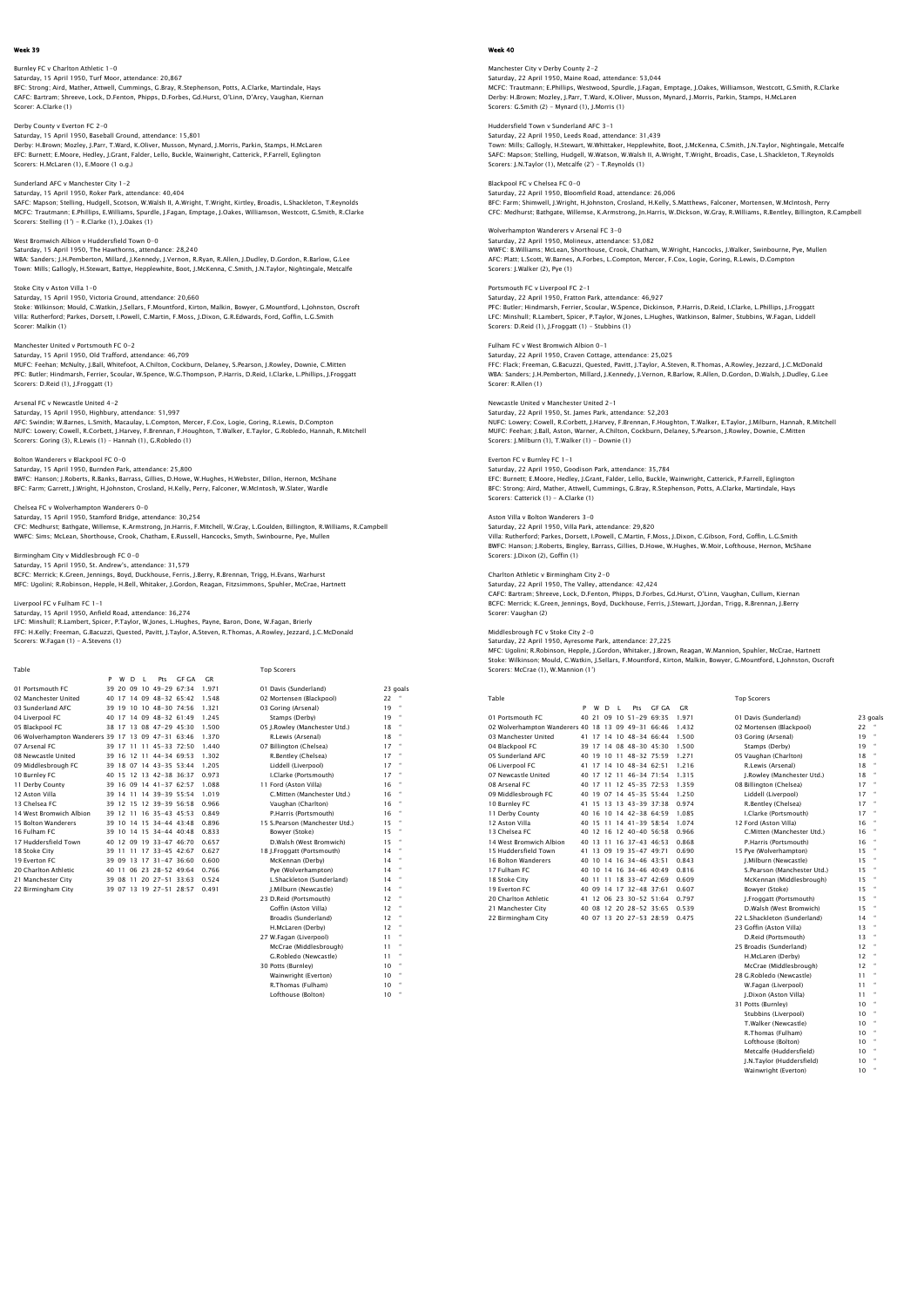# West Bromwich Albion v Blackpool FC 1-0 Wednesday, 26 April 1950, The Hawthorns, attendance: 28,858

WBA: Sanders; J.H.Pemberton, Millard, J.Kennedy, J.Vernon, R.Barlow, R.Allen, D.Gordon, D.Walsh, J.Dudley, G.Lee<br>BFC: Farm; Shimwell, J.Wright, G.McKnight, Crosland, H.Kelly, S.Matthews, McCall, Mortensen, D.B.Davidson, Pe Scorer: R.Allen (1)

### Derby County v Charlton Athletic 1-2

Saturday, 29 April 1950, Baseball Ground, attendance: 11,147 Derby: H.Brown; Mozley, McLachlan, T.Ward, K.Oliver, Musson, Mynard, J.Morris, Parkin, Steel, H.McLaren CAFC: Bartram; Shreeve, Lock, D.Fenton, Phipps, D.Forbes, Gd.Hurst, O'Linn, Vaughan, Cullum, Kiernan Scorers: Mynard (1) - Vaughan (1), O'Linn (1)

# Burnley FC v Middlesbrough FC 3-2

Saturday, 29 April 1950, Turf Moor, attendance: 12,367<br>BFC: Strong: Kirkham, Mather, Attwell, Cummings, G.Bray, R.Stephenson, Potts, A.Clarke, J.Spencer, Hays<br>MFC: Ugolni; R.Robinson, Hepple, J.Gordon, Whitaker, J.Brown, R

### Sunderland AFC v Everton FC 4-2

Saturday, 29 April 1950, Roker Park, attendance: 23,519 SAFC: Mapson; Stelling, Hudgell, W.Watson, W.Walsh II, Scotson, Duns, Broadis, T.Wright, L.Shackleton, T.Reynolds<br>EFC: Burnett; E.Moore, Hedley, J.Grant, Falder, Lello, Buckle, Wainwright, Catterick, P.Farrell, Eglington Scorers: T.Wright (3), Duns (1) - Catterick (1), Wainwright (1)

## Birmingham City v Aston Villa 2-2

Saturday, 29 April 1950, St. Andrew's, attendance: 24,866<br>RCEC: Merrick: K. Creen, Jennings, Boyd, Duckhouse, Ferris, J. Stewart, B. Brennan, Tring, E. Harris, J. Berry BCFC: Merrick; K.Green, Jennings, Boyd, Duckhouse, Ferris, J.Stewart, R.Brennan, Trigg, F.Harris, J.Berry<br>Villa: Rutherford; Parkes, Dorsett, I.Powell, C.Martin, F.Moss, J.Dixon, C.Gibson, Ford, Goffin, L.G.Smith<br>Scorers:

## Manchester United v Fulham FC 3-0

Saturday, 29 April 1950, Old Trafford, attendance: 11,968<br>MUFC: Feehan; McNulty, J.Ball, Aston, A.Chilton, Cockburn, Delaney, S.Pearson, J.Rowley, Downie, C.Mitten<br>FFC: H.Kelly: Freeman, Pavitt, Quested, J.Taylor, Beasley, Scorers: J.Rowley (2), Cockburn (1)

### Bolton Wanderers v Wolverhampton Wanderers 2-4

Saturday, 29 April 1950, Burnden Park, attendance: 16,336<br>BWFC: Hanson; J.Roberts, D.Howe, Barrass, Gillies, D.Murphy, McShane, W.Moir, Lofthouse, Hernon, Langton<br>WWFC: B.Williams; McLean, Shorthouse, Crook, Chatham, W.Wri

# Stoke City v Blackpool FC 1-1

Saturday, 29 April 1950, Victoria Ground, attendance: 17,444<br>Stoke: Wilkinson; Mould, McCue, F. Mountford, Franklin, J.Sellars, Malkin, Bowyer, G.Mountford, L.Johnston, Oscroft<br>BFC: Farm: Shimwell, J.Wright, E.Fenton, Cros Scorers: G.McKnight (1) – L.Johnston (1)

Newcastle United v Chelsea FC 3–1<br>Saturday, 29 April 1950, St. James Park, attendance: 24,677<br>NUFC: Lowery; Cowell, McMichael, F.Houghton, F.Brennan, Chi.Crowe, T.Walker, E.Taylor, J.Milburn, G.Robledo, R.Mitchell<br>NUFC: Lo Scorers: T.Walker (2), J.Milburn (1) - Billington (1)

## vich Albion v Manchester City 0-0

Saturday, 29 April 1950, The Hawthorns, attendance: 16,780 WBA: Sanders; Rickaby, Millard, J.Kennedy, J.Vernon, R.Barlow, R.Allen, D.Gordon, D.Walsh, J.Dudley, G.Lee MCFC: Trautmann; E.Phillips, Westwood, Spurdle, J.Fagan, Emptage, J.Oakes, Hart, Westcott, G.Smith, R.Clarke

| Table                                              |   |   |    |     |                         |              |       | <b>Top Scorers</b>            |    |          |
|----------------------------------------------------|---|---|----|-----|-------------------------|--------------|-------|-------------------------------|----|----------|
|                                                    | P | W | D. | - 1 | Pts                     | <b>GF GA</b> | C.R   |                               |    |          |
| 01 Portsmouth FC                                   |   |   |    |     | 40 21 09 10 51-29 69:35 |              | 1.971 | 01 Davis (Sunderland)         |    | 23 goals |
| 02 Wolverhampton Wanderers 41 19 13 09 51-31 70:48 |   |   |    |     |                         |              | 1.458 | 02 Mortensen (Blackpool)      | 22 |          |
| 03 Manchester United                               |   |   |    |     | 42 18 14 10 50-34 69:44 |              | 1.568 | 03 I.Rowlev (Manchester Utd.) | 20 |          |
| 04 Sunderland AFC                                  |   |   |    |     | 41 20 10 11 50-32 79:61 |              | 1.295 | 04 Goring (Arsenal)           | 19 |          |
| 05 Blackpool FC                                    |   |   |    |     | 41 17 15 09 49-33 46:32 |              | 1.438 | Stamps (Derby)                | 19 |          |
| 06 Newcastle United                                |   |   |    |     | 41 18 12 11 48-34 74.55 |              | 1.345 | Vaughan (Charlton)            | 19 |          |
| 07 Liverpool FC                                    |   |   |    |     | 41 17 14 10 48-34 62.51 |              | 1.216 | 07 Billington (Chelsea)       | 18 |          |
| 08 Arsenal FC                                      |   |   |    |     | 40 17 11 12 45-35 72:53 |              | 1.359 | Ford (Aston Villa)            | 18 |          |
| 09 Middlesbrough FC                                |   |   |    |     | 41 19 07 15 45-37 57:47 |              | 1.213 | R.Lewis (Arsenal)             | 18 |          |
| 10 Burnley FC                                      |   |   |    |     | 42 16 13 13 45-39 40:40 |              | 1.000 | 10 R.Bentley (Chelsea)        | 17 |          |
| 11 Aston Villa                                     |   |   |    |     | 41 15 12 14 42-40 60:56 |              | 1.071 | Liddell (Liverpool)           | 17 |          |
| 12 Derby County                                    |   |   |    |     | 41 16 10 15 42-40 65:61 |              | 1.066 | I.Clarke (Portsmouth)         | 17 |          |
| 13 Chelsea EC                                      |   |   |    |     | 41 12 16 13 40-42 57.61 |              | 0.934 | 13 C.Mitten (Manchester Utd.) | 16 |          |
| 14 West Bromwich Albion                            |   |   |    |     | 42 14 12 16 40-44 47:53 |              | 0.887 | Goring (Arsenal)              | 16 |          |
| 15 Huddersfield Town                               |   |   |    |     | 41 13 09 19 35-47 49:71 |              | 0.690 | P.Harris (Portsmouth)         | 16 |          |
| 16 Bolton Wanderers                                |   |   |    |     | 41 10 14 17 34-48 45:55 |              | 0.818 | J.Milburn (Newcastle)         | 16 |          |
| 17 Fulham FC                                       |   |   |    |     | 41 10 14 17 34-48 40:52 |              | 0.769 | 17 McKennan (Middlesbrough)   | 15 |          |
| 18 Stoke City                                      |   |   |    |     | 41 11 12 18 34-48 43:70 |              | 0.615 | D.Walsh (West Bromwich)       | 15 |          |
| 19 Charlton Athletic                               |   |   |    |     | 42 13 06 23 32-52 53:65 |              | 0.815 | J.Froqqatt (Portsmouth)       | 15 |          |
| 20 Everton EC                                      |   |   |    |     | 41 09 14 18 32-50 39:65 |              | 0.600 | Pve (Wolverhampton)           | 15 |          |
| 21 Manchester City                                 |   |   |    |     | 41 08 13 20 29-53 35:65 |              | 0.539 | S.Pearson (Manchester Utd.)   | 15 |          |
| 22 Birmingham City                                 |   |   |    |     | 41 07 14 20 28-54 30:61 |              | 0.492 | 22 L.Shackleton (Sunderland)  | 14 |          |
|                                                    |   |   |    |     |                         |              |       | 23 D.Reid (Portsmouth)        | 13 |          |
|                                                    |   |   |    |     |                         |              |       | McCrae (Middlesbrough)        | 13 |          |
|                                                    |   |   |    |     |                         |              |       | Goffin (Aston Villa)          | 13 |          |
|                                                    |   |   |    |     |                         |              |       | 26 H.McLaren (Derby)          | 12 |          |
|                                                    |   |   |    |     |                         |              |       | T.Walker (Newcastle)          | 12 |          |
|                                                    |   |   |    |     |                         |              |       | T.Wright (Sunderland)         | 12 |          |
|                                                    |   |   |    |     |                         |              |       | Broadis (Sunderland)          | 12 |          |
|                                                    |   |   |    |     |                         |              |       | 30 G.Robledo (Newcastle)      | 11 |          |

W.Fagan (Liverpool) 11<br>Wainwright (Everton) 11<br>Potts (Burnley) 11 Wainwright (Everton)

 Potts (Burnley) 11 " J.Dixon (Aston Villa) 11 " 35 Metcalfe (Huddersfield) 10 " Hancocks (Wolverhampton) 10 Stubbins (Liverpool) 10 " J.N.Taylor (Huddersfield) 10 " Lofthouse (Bolton) 10 " R.Thomas (Fulham) 10 "

### Week 42

Arsenal FC v Portsmouth FC 2–0<br>Wednesday, 3 May 1950, Highbury, attendance: 63,124<br>AFC: Platt, L.Scott, W.Barnes, A.Forbes, L.Compton, Mercer, F.Cox, Logie, Goring, R.Lewis, D.Compton<br>PFC: Butler; Hindmarsh, Ferrier, W.G.T Scorer: Goring (2)

## Derby County v Bolton Wanderers 4-0 Saturday, 6 May 1950, Baseball Ground, attendance: 14,622 Derby: H.Brown; Mozley, McLachlan, T.Ward, K.Oliver, Musson, Mynard, Stamps, Parkin, Steel, H.McLaren BWFC: Hanson; J.Roberts, R.Banks, Barrass, Gillies, D.Howe, McShane, W.Moir, Lofthouse, Hernon, Langton Scorers: Stamps (3), Barrass (1 o.g.)

Sunderland AFC v Chelsea FC 4-1 Saturday, 6 May 1950, Roker Park, attendance: 21,567 SAFC: Mapson; Stelling, Hudgell, W.Watson, W.Walsh II, A.Wright, T.Wright, Broadis, Davis, Kirtley, T.Reynolds CFC: Medhurst; Bathgate, Willemse, K.Armstrong, Jn.Harris, W.Dickson, W.Gray, R.Williams, R.Bentley, Billington, R.Campbel<br>Scorers: Davis (2), Broadis (1), T.Wright (1) – R.Bentley (1)

## Fulham FC v Middlesbrough FC 1-2

Saturday, 6 May 1950, Craven Cottage, attendance: 21,031 FFC: H.Kelly; Freeman, G.Bacuzzi, Quested, J.Taylor, Beasley, A.Steven, J.P.Campbell, A.Rowley, R.Thomas, J.C.McDonald<br>MFC: Uqolini; R.Robinson, Hepple, H.Bell, Whitaker, J.Gordon, Spuhler, Delapenha, McCrae, W.Mannion, Ha Scorers: A.Stevens (1) – J.Gordon (1), McCrae (1)

### Stoke City v Arsenal FC 2-5 Saturday, 6 May 1950, Victoria Ground, attendance: 22,689

Stoke: Wilkinson; Mould, McCue, F.Mountford, Franklin, J.Sellars, Malkin, Bowyer, G.Mountford, L.Johnston, Oscroft AFC: Platt; L.Scott, W.Barnes, A.Forbes, R.Daniel, Mercer, F.Cox, R.Lewis, Goring, Lishman, I.McPherson Scorers: Oscroft (2) - Lishman (3), R.Lewis (1), I.McPherson (1)

## Liverpool FC v Huddersfield Town 2-3

Saturday, 6 May 1950, Anfield Road, attendance: 35,763<br>LFC: Sidlow; R.Lambert, Spicer, P.Taylor, L.Hughes, Paisley, Payne, Baron, Stubbins, W.Fagan, Liddell<br>Town: Milis; Gallogly, H.Stewart, Battye, Hepplewhite, Boot, J.Mc

Newcastle United v Blackpool FC 3-0<br>Saturday, 6 May 1950, St. James Park, attendance: 35,274<br>NUFC: Lowery: Cowell, McMichael, J.Harvey, F.Brennan, F.Houghton, T.Walker, E.Taylor, J.Milburn, Hannah, R.Mitchel<br>BFC: Farm; Gar

### Portsmouth FC v Aston Villa 5-1

Saturday, 6 May 1950, Fratton Park, attendance: 41,638<br>PFC: Butler; Hindmarsh, Ferrier, W.Spence, Flewin, Dickinson, P.Harris, D.Reid, W.G.Thompson, L.Phillips, J.Froggat<br>Villa: Rutherford: Parkes, Dorsett, I.Powell, C.Mar Scorers: D.Reid (3), W.G.Thompson (2) - Dorsett (1')

Wolverhampton Wanderers v Birmingham City 6–1<br>Saturday, 6 May 1950, Molineux, attendance: 42,935<br>WWFC: B.Williams; McLean, Shorthouse, Crook, Chatham, W.Wright, Hancocks, J.Walker, Swinbourne, Pye, Mullen<br>BCFC: Merrick; K. Scorers: Mullen (2), Pye (2), Swinbourne (1), J.Walker (1) - Trigg (1)

# Everton FC v Manchester City 3-1

Saturday, 6 May 1950, Goodison Park, attendance: 29,627 EFC: Sagar; E.Moore, Hedley, J.Grant, Falder, Lello, Buckle, Wainwright, Catterick, P.Farrell, Eglington MCFC: Trautmann; E.Phillips, Westwood, Spurdle, J.Fagan, Emptage, Turnbull, Hart, Westcott, G.Smith, R.Clarke Scorers: Catterick (2), Eglington (1) – R.Clarke (1)

| Table | <b>Top Scorers</b> |
|-------|--------------------|

| Þ | W | D. | л. | Pts | <b>GF GA</b> | <b>GR</b>                                                                                                                                                                                                                                                                                                                                                                                                                                                                                                                                                                                                                                 |                               |          |                      |
|---|---|----|----|-----|--------------|-------------------------------------------------------------------------------------------------------------------------------------------------------------------------------------------------------------------------------------------------------------------------------------------------------------------------------------------------------------------------------------------------------------------------------------------------------------------------------------------------------------------------------------------------------------------------------------------------------------------------------------------|-------------------------------|----------|----------------------|
|   |   |    |    |     |              | 1.947                                                                                                                                                                                                                                                                                                                                                                                                                                                                                                                                                                                                                                     | 01 Davis (Sunderland)         | 25 goals |                      |
|   |   |    |    |     |              | 1.458                                                                                                                                                                                                                                                                                                                                                                                                                                                                                                                                                                                                                                     | 02 Mortensen (Blackpool)      | 22       |                      |
|   |   |    |    |     |              | 1.339                                                                                                                                                                                                                                                                                                                                                                                                                                                                                                                                                                                                                                     | Stamps (Derby)                | 22       |                      |
|   |   |    |    |     |              | 1.568                                                                                                                                                                                                                                                                                                                                                                                                                                                                                                                                                                                                                                     | 04 Goring (Arsenal)           | 21       | $\scriptstyle\alpha$ |
|   |   |    |    |     |              | 1.400                                                                                                                                                                                                                                                                                                                                                                                                                                                                                                                                                                                                                                     | 05 I.Rowlev (Manchester Utd.) | 20       | $\alpha$             |
|   |   |    |    |     |              | 1.436                                                                                                                                                                                                                                                                                                                                                                                                                                                                                                                                                                                                                                     | 06 Vaughan (Charlton)         | 19       | $\alpha$             |
|   |   |    |    |     |              | 1.314                                                                                                                                                                                                                                                                                                                                                                                                                                                                                                                                                                                                                                     | R.Lewis (Arsenal)             | 19       | $\alpha$             |
|   |   |    |    |     |              | 1.185                                                                                                                                                                                                                                                                                                                                                                                                                                                                                                                                                                                                                                     | 08 J.Milburn (Newcastle)      | 18       | $\scriptstyle\alpha$ |
|   |   |    |    |     |              | 1.229                                                                                                                                                                                                                                                                                                                                                                                                                                                                                                                                                                                                                                     | Pve (Wolverhampton)           | 18       |                      |
|   |   |    |    |     |              | 1.000                                                                                                                                                                                                                                                                                                                                                                                                                                                                                                                                                                                                                                     | R.Bentley (Chelsea)           | 18       | $\scriptstyle\alpha$ |
|   |   |    |    |     |              | 1.131                                                                                                                                                                                                                                                                                                                                                                                                                                                                                                                                                                                                                                     | Billington (Chelsea)          | 18       |                      |
|   |   |    |    |     |              | 1.071                                                                                                                                                                                                                                                                                                                                                                                                                                                                                                                                                                                                                                     | Ford (Aston Villa)            | 18       | $\alpha$             |
|   |   |    |    |     |              | 0.887                                                                                                                                                                                                                                                                                                                                                                                                                                                                                                                                                                                                                                     | Liddell (Liverpool)           | 18       |                      |
|   |   |    |    |     |              | 0.875                                                                                                                                                                                                                                                                                                                                                                                                                                                                                                                                                                                                                                     | 14 I.Clarke (Portsmouth)      | 17       | $\scriptstyle\alpha$ |
|   |   |    |    |     |              | 0.712                                                                                                                                                                                                                                                                                                                                                                                                                                                                                                                                                                                                                                     | 15 P.Harris (Portsmouth)      | 16       |                      |
|   |   |    |    |     |              | 0.763                                                                                                                                                                                                                                                                                                                                                                                                                                                                                                                                                                                                                                     | D.Reid (Portsmouth)           | 16       |                      |
|   |   |    |    |     |              | 0.732                                                                                                                                                                                                                                                                                                                                                                                                                                                                                                                                                                                                                                     | C.Mitten (Manchester Utd.)    | 16       |                      |
|   |   |    |    |     |              | 0.636                                                                                                                                                                                                                                                                                                                                                                                                                                                                                                                                                                                                                                     | 18 Bowyer (Stoke)             | 15       | $\alpha$             |
|   |   |    |    |     |              | 0.600                                                                                                                                                                                                                                                                                                                                                                                                                                                                                                                                                                                                                                     | I.Froggatt (Portsmouth)       | 15       | $\scriptstyle\rm{m}$ |
|   |   |    |    |     |              | 0.815                                                                                                                                                                                                                                                                                                                                                                                                                                                                                                                                                                                                                                     | McKennan (Derby)              | 15       | $\scriptstyle\alpha$ |
|   |   |    |    |     |              | 0.529                                                                                                                                                                                                                                                                                                                                                                                                                                                                                                                                                                                                                                     | D.Walsh (West Bromwich)       | 15       | $\scriptstyle\alpha$ |
|   |   |    |    |     |              | 0.463                                                                                                                                                                                                                                                                                                                                                                                                                                                                                                                                                                                                                                     | S.Pearson (Manchester Utd.)   | 15       |                      |
|   |   |    |    |     |              |                                                                                                                                                                                                                                                                                                                                                                                                                                                                                                                                                                                                                                           | 23 McCrae (Middlesbrough)     | 14       | $\alpha$             |
|   |   |    |    |     |              |                                                                                                                                                                                                                                                                                                                                                                                                                                                                                                                                                                                                                                           | L.Shackleton (Sunderland)     | 14       | $\alpha$             |
|   |   |    |    |     |              | 42 22 09 11 53-31 74 38<br>02 Wolverhampton Wanderers 42 20 13 09 53-31 76:49<br>42 21 10 11 52-32 83:62<br>42 18 14 10 50-34 69:44<br>42 19 12 11 50-34 77:55<br>42 19 11 12 49-35 79:55<br>42 17 15 10 49-35 46:35<br>42 17 14 11 48-36 64:54<br>42 20 07 15 47-37 59:48<br>42 16 13 13 45-39 40:40<br>42 17 10 15 44-40 69.61<br>42 15 12 15 42-42 61.61<br>42 14 12 16 40-44 47:53<br>42 12 16 14 40-44 58:65<br>42 14 09 19 37-47 52:73<br>42 10 14 18 34-50 45:59<br>42 10 14 18 34-50 41:54<br>42 10 14 18 34-50 42:66<br>42 11 12 19 34-50 45:75<br>42 13 06 23 32-52 53:65<br>42 08 13 21 29-55 36:68<br>42 07 14 21 28-56 31:67 |                               |          |                      |

04 Manchester United 42 18 14 10 50-34 69:44 1.568 04 Goring (Arsenal) 21 " 17 Fulham Fulham Fulham Fulham Fulham Fulham Fulham Fulham Fulham Fulham Fulham Fulham Fulham Fulham Fulham Fulham Fulham Fulham Fulham Fulham Fulham Fulham Fulham Fulham Fulham Fulham Fulham Fulham Fulham Fulham Fulham Fu 25 Goffin (Aston Villa) 13<br>Broadis (Sunderland) 13 Broadis (Sunderland)<br>
13 T.Wright (Sunderland)<br>
13 W.Fagan (Liverpool)<br>
12 H.McLaren (Derby)<br>
12 T.Wright (Sunderland) 13 " 28 W.Fagan (Liverpool) 12 " H.McLaren (Derby) 12 " T.Walker (Newcastle) 12<br>Potts (Burnley) 11<br>Metcalfe (Huddersfield) 11 31 Potts (Burnley) Metcalfe (Huddersfield) 11<br>
11 J.Dixon (Aston Villa) 11<br>
11 G.Robledo (Newcastle) 11 J.Dixon (Aston Villa) 11 " G.Robledo (Newcastle) 11 " Wainwright (Everton) 11 J.N.Taylor (Huddersfield) 11<br>Stubbins (Livernool) 10 37 Stubbins (Liverpool)<br>
10 10 Mullen (Wolverhampton)<br>
10 R.Thomas (Fulham) 10

 Mullen (Wolverhampton) 10 " R.Thomas (Fulham) 10 " Lofthouse (Bolton) 10 J.Morris (Derby) 10<br>Hancocks (Wolverhampton) 10 Hancocks (Wolverhampton) 10 "